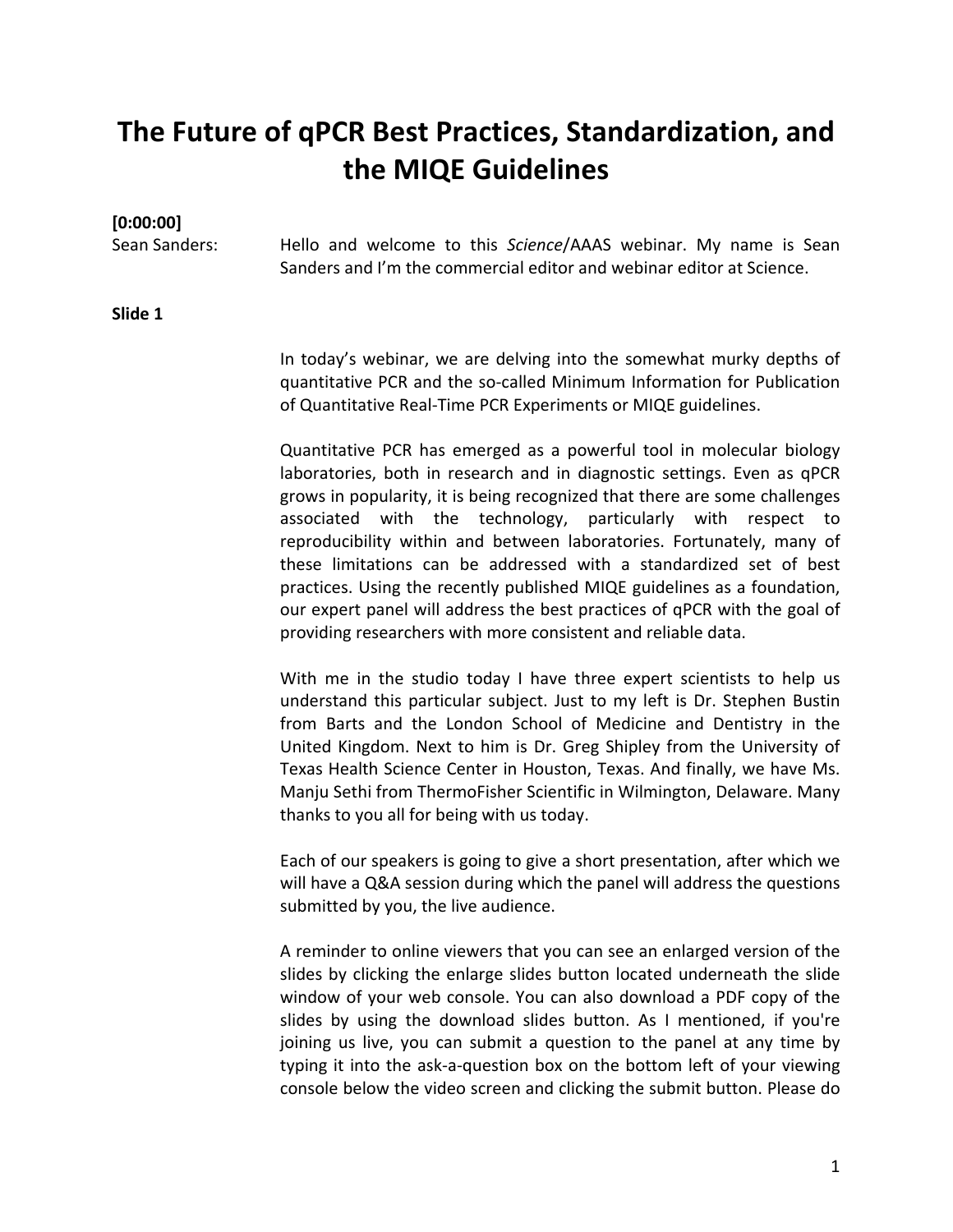|                     | remember to keep your questions as concise as possible as this will give<br>them the best the chance of being put to our panel.                                                                                                                                                                                                                                                                                                                                                                                                                                                                                                                                                                                                                           |
|---------------------|-----------------------------------------------------------------------------------------------------------------------------------------------------------------------------------------------------------------------------------------------------------------------------------------------------------------------------------------------------------------------------------------------------------------------------------------------------------------------------------------------------------------------------------------------------------------------------------------------------------------------------------------------------------------------------------------------------------------------------------------------------------|
|                     | Finally, thank you to Thermo Scientific NanoDrop and Solaris Products for<br>their sponsorship of today's webinar.                                                                                                                                                                                                                                                                                                                                                                                                                                                                                                                                                                                                                                        |
|                     | Now, I'd like to introduce our first speaker for this webinar, Dr. Stephen<br>Bustin.                                                                                                                                                                                                                                                                                                                                                                                                                                                                                                                                                                                                                                                                     |
| Slide 2             |                                                                                                                                                                                                                                                                                                                                                                                                                                                                                                                                                                                                                                                                                                                                                           |
|                     | Dr. Bustin obtained his Ph.D. from Trinity College in Dublin and is<br>currently professor of Molecular Science at Barts and the London School<br>of Medicine and Dentistry, a part of Queen Mary, University of London,<br>and serves as visiting professor of Molecular Biology at the University of<br>Middlesex. His research group's general areas of interest are small and<br>large bowel, as well as colorectal cancer with particular emphasis on<br>investigating the process of invasion and metastasis. Dr. Bustin also has a<br>special interest in real-time PCR and has written and edited two books<br>and published numerous peer-reviewed publications and book chapters<br>on this subject. He coordinated the recent MIQE initiative. |
|                     | Dr. Bustin, thanks for being with us.                                                                                                                                                                                                                                                                                                                                                                                                                                                                                                                                                                                                                                                                                                                     |
| Dr. Stephen Bustin: | Thank you very much, Sean.                                                                                                                                                                                                                                                                                                                                                                                                                                                                                                                                                                                                                                                                                                                                |
| Slide 3             |                                                                                                                                                                                                                                                                                                                                                                                                                                                                                                                                                                                                                                                                                                                                                           |
|                     | There are several reasons why real-time PCR is very popular and these<br>are three of those. People believe it is a simple technique, people believe<br>it is a mature technique, and it is very often referred to as the gold<br>standard.                                                                                                                                                                                                                                                                                                                                                                                                                                                                                                               |
| Slide 4             |                                                                                                                                                                                                                                                                                                                                                                                                                                                                                                                                                                                                                                                                                                                                                           |
|                     | The problem is that when you delve a little bit deeper, it's none of these<br>things. Typically, real-time PCR is actually very complicated because there<br>are numerous steps involved in getting the assay to work. So it is not<br>simple. It is complex.                                                                                                                                                                                                                                                                                                                                                                                                                                                                                             |
| Slide 5             |                                                                                                                                                                                                                                                                                                                                                                                                                                                                                                                                                                                                                                                                                                                                                           |
|                     | In addition, it is not a mature technology because it is evolving. New<br>chemistries, new reagents, new algorithms are being developed all the                                                                                                                                                                                                                                                                                                                                                                                                                                                                                                                                                                                                           |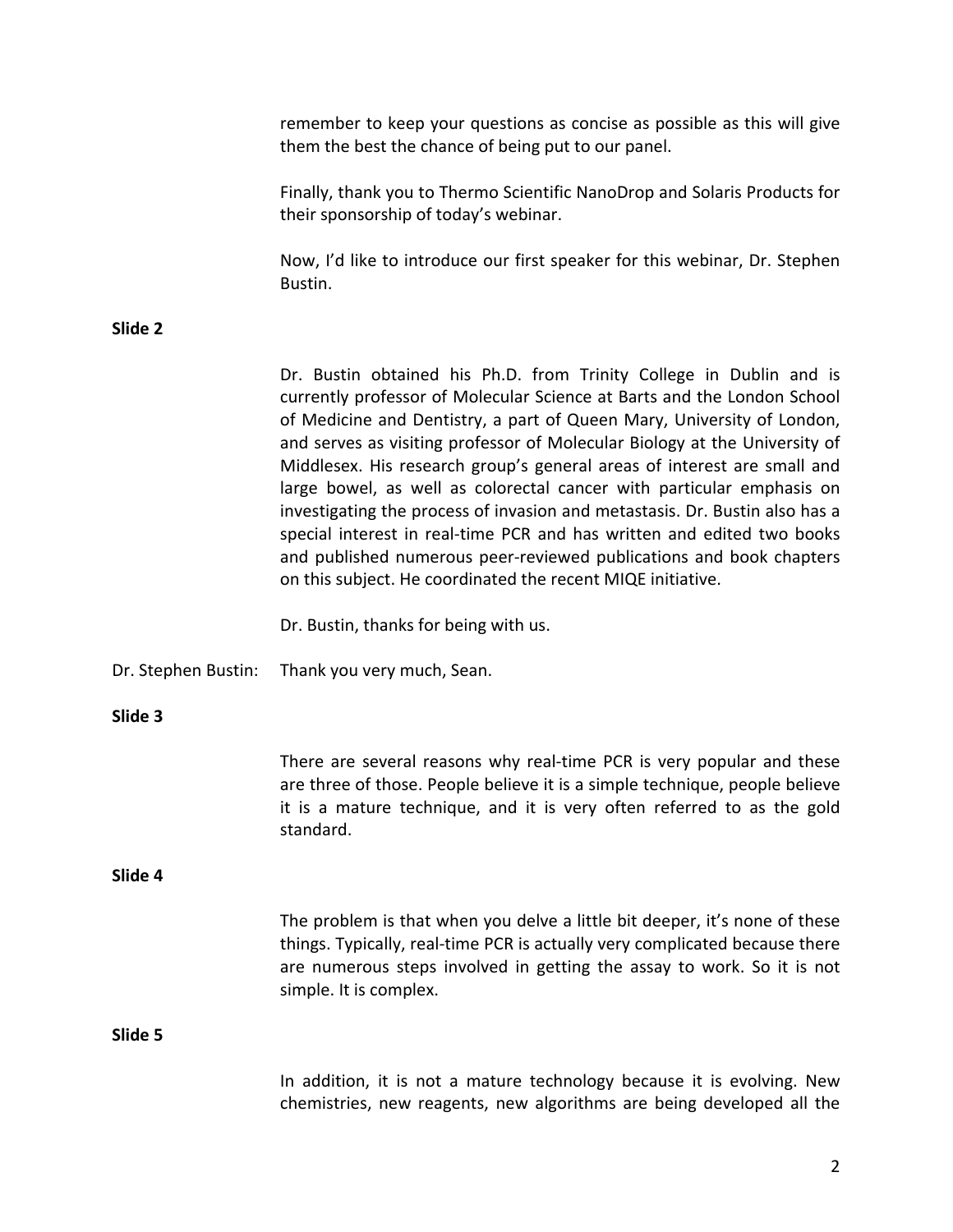|           | time and they change the way we carry out our real-time PCR<br>experiments. And finally, it is not a gold standard because the results we<br>get are very variable.                                                                                                                                                                                                                                                                                                                                                                                                                                         |
|-----------|-------------------------------------------------------------------------------------------------------------------------------------------------------------------------------------------------------------------------------------------------------------------------------------------------------------------------------------------------------------------------------------------------------------------------------------------------------------------------------------------------------------------------------------------------------------------------------------------------------------|
| Slide 6   |                                                                                                                                                                                                                                                                                                                                                                                                                                                                                                                                                                                                             |
|           | Let me illustrate this too using this particular paper which was published<br>a couple of years ago, a very important paper. It's a diagnostic paper that<br>compares real-time PCR assays that are used in clinical diagnostics, so<br>very important issue. And of course, if we go to a hospital, we want to be<br>certain that the results that are carried out or the tests that are carried<br>out are accurate and reliable.                                                                                                                                                                         |
|           | Now, this paper concludes that there's considerable variation in the<br>performance of clinical real-time PCR assays. What does considerable<br>variation mean?                                                                                                                                                                                                                                                                                                                                                                                                                                             |
| Slide 7-8 |                                                                                                                                                                                                                                                                                                                                                                                                                                                                                                                                                                                                             |
|           | Well, if you look at the results and I've blown them up for you here, these<br>different assays have massive differences in the delta-Cqs between the<br>best and the poorest assays. So it means that if you go to a particular<br>hospital to have an assay done on you and the assay is not cut out<br>terribly well, you will not be diagnosed appropriately and you will have<br>consequences and these are sort of consequences for your health<br>obviously. So there is clearly considerable variation in diagnostic clinical<br>assays from assays that people are running, and this is a problem. |
| Slide 9   |                                                                                                                                                                                                                                                                                                                                                                                                                                                                                                                                                                                                             |
|           | The key issues, there are numerous key issues, but these I think are the<br>main issues. The sample quality, that is incredibly important. If I bake a<br>cake, I want to use the best quality ingredients and I want to be certain<br>that my eggs and butter are fresh. Why wouldn't I be able to do the same<br>for real-time PCR assay?                                                                                                                                                                                                                                                                 |
| [0:05:05] |                                                                                                                                                                                                                                                                                                                                                                                                                                                                                                                                                                                                             |
|           | It has been shown on numerous occasions that the way you do reverse<br>transcription is very important and it gives you a different result if you do<br>things inappropriately. Assay validation optimization. You wouldn't<br>dream of running a marathon without optimizing your performance, so<br>why would you do that for important diagnostic or a research assay? PCR<br>efficiency we know is an exponential amplification. So if PCR efficiency                                                                                                                                                   |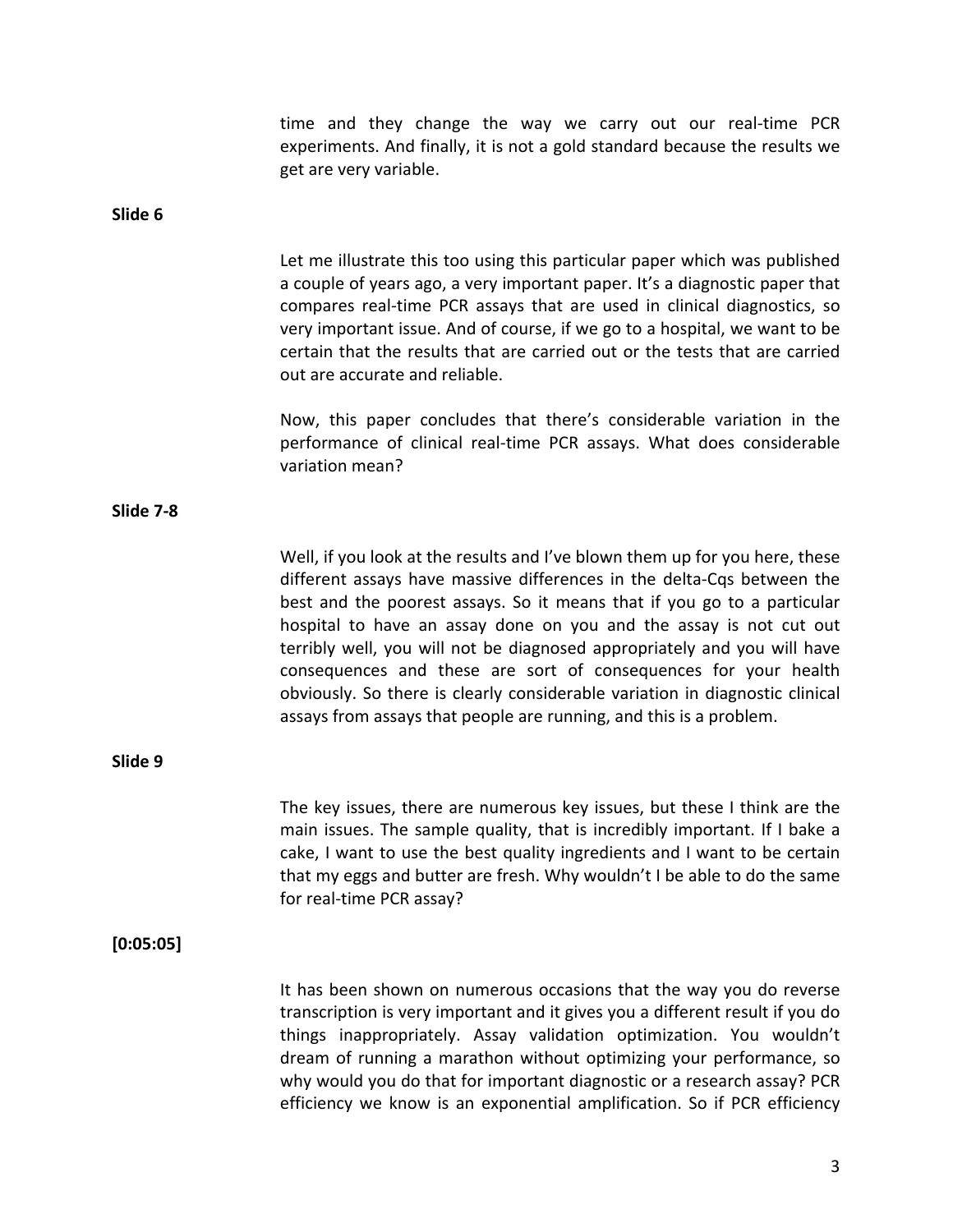varies or we know nothing at all about it, then we may well have problems with interpreting our data.

And perhaps the most important issue or certainly amongst the most important issues is normalization. If you're driving a car in a 30‐mile zone next to a field with sheep and the police stopped you and complained or charged you with speeding, you would not be terribly reassured to hear them having measured your speed relative to the sheep that were running up and down next to you on the highway. So why would you be willing to do your normalization using reference genes that you know very little about and you certainly have not validated?

So there are a number of key issues that are already common sensical, and if you think about these or if we think about these, there's no reason to believe that we shouldn't take care in how we carry out our experiments, and what MIQE does is it takes these common sense parameters and puts them into an easily accessible and easy‐to‐follow set of guidelines.

**Slide 10**

This is the kind of paper that's being published.

**Slide 11**

In this case, some of the information is provided and they look at the efficiency of the PCR reaction, looking at relative quantification and comparing it -- amplification efficiency is not totally impossible to achieve. So you can be fairly certain that whatever conclusions this paper comes to, it is probably not going to be terribly accurate.

**Slide 12**

Now, you might imagine that this is confined to second‐tier journals, but I have analyzed the real-time PCR papers published in top-tier journals and here's a particular example I want to show because it was of real interest to me. Because this paper was published in June of this year in Nature and it claims a functional role for pseudogenes, for RNA produced by pseudogenes. It coins the term competitive endogenous RNA and the purpose of this paper is to show that pseudogenes produce RNA that binds to the mRNA of actual genes and regulates that gene expression. So very, very important paper based on real‐time PCR.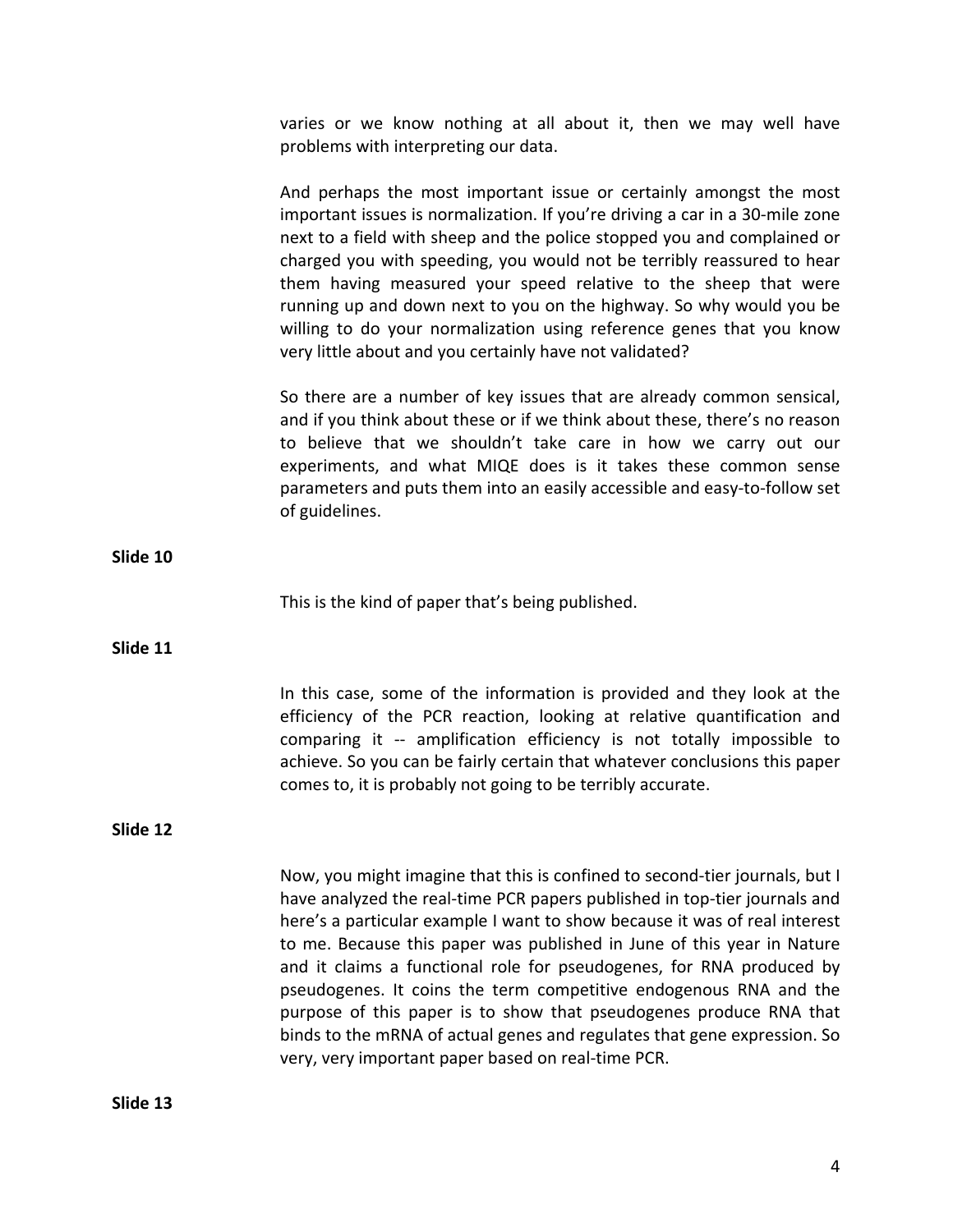|          | Now, if you look at the real-time PCR data, the first thing you'll note is<br>that these are marginal results. For anyone who does real-time PCR, you<br>can see a 50-fold or a half-fold change, 1.2-fold change, 1.5-fold change,<br>so very, very small changes. I'm not saying that they're not real. What I'm<br>saying is if I'm looking at this paper, I would like to understand how the<br>authors actually went about doing the real-time PCR assays. So<br>unfortunately, most of the time, papers don't publish their methods<br>anymore. They go online for full methods as does Nature. |
|----------|-------------------------------------------------------------------------------------------------------------------------------------------------------------------------------------------------------------------------------------------------------------------------------------------------------------------------------------------------------------------------------------------------------------------------------------------------------------------------------------------------------------------------------------------------------------------------------------------------------|
| Slide 14 |                                                                                                                                                                                                                                                                                                                                                                                                                                                                                                                                                                                                       |
|          | This is their methods summary online. As you can see, they mentioned<br>real-time PCR, but that's the only information that's provided on how<br>they get the assay. So you have no idea how they came to their<br>conclusions.                                                                                                                                                                                                                                                                                                                                                                       |
| Slide 15 |                                                                                                                                                                                                                                                                                                                                                                                                                                                                                                                                                                                                       |
|          | They do provide some pieces of information. They provide the primer<br>sequences. And if you look at the primer sequences, you can see that<br>there is a mismatch at the 5' end. It probably doesn't matter but it tells<br>you that even in Nature, you can get papers published where the primer<br>sequence is incorrect.                                                                                                                                                                                                                                                                         |
| Slide 16 |                                                                                                                                                                                                                                                                                                                                                                                                                                                                                                                                                                                                       |
|          | Similarly, they then show the reference sequences of the genes they<br>used.                                                                                                                                                                                                                                                                                                                                                                                                                                                                                                                          |
| Slide 17 |                                                                                                                                                                                                                                                                                                                                                                                                                                                                                                                                                                                                       |
|          | However, if you look at the reference sequences, then what you find is<br>they provide the wrong reference sequence because it's an NM sequence<br>they published when it should have been NR sequence for a pseudogene.<br>So small mistakes like that are important, and the point here is that at<br>least we have that information. What usually happens is you don't get<br>that information because it was not published in the papers.                                                                                                                                                         |
| Slide 18 |                                                                                                                                                                                                                                                                                                                                                                                                                                                                                                                                                                                                       |
|          | The end result is two-fold. As a researcher, what happens to me is I have<br>to retract my results and that is of course not very good.                                                                                                                                                                                                                                                                                                                                                                                                                                                               |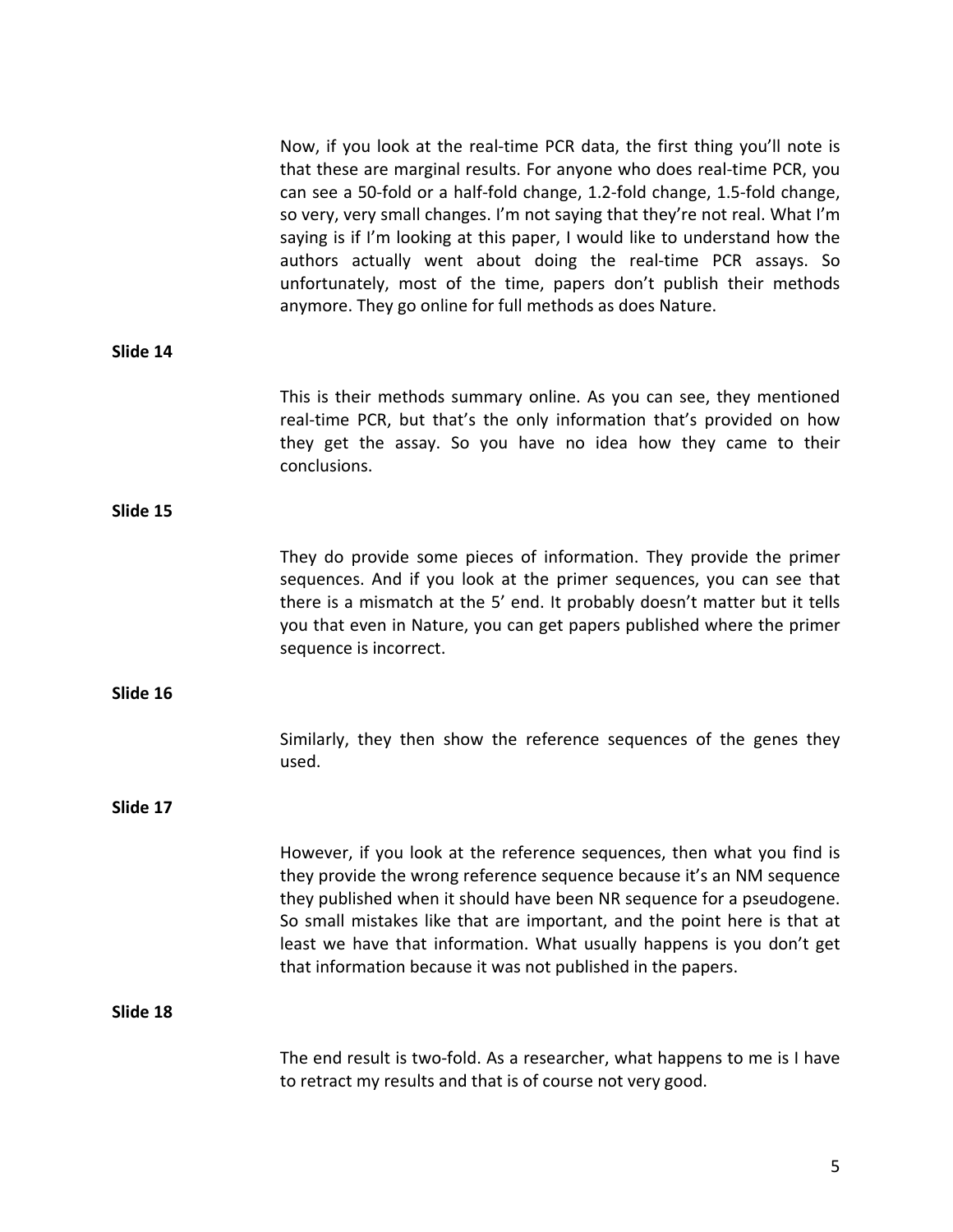| Slide 19           |                                                                                                                                                                                                                                                                                                                                                                                                                                                                                                                                                                                                                                                                                                                                                                              |
|--------------------|------------------------------------------------------------------------------------------------------------------------------------------------------------------------------------------------------------------------------------------------------------------------------------------------------------------------------------------------------------------------------------------------------------------------------------------------------------------------------------------------------------------------------------------------------------------------------------------------------------------------------------------------------------------------------------------------------------------------------------------------------------------------------|
|                    | Here is a paper published in 2005 in Science and it'd have to be retracted<br>as the retraction says, "Because the real-time PCR data were analyzed<br>incorrectly." So it's a blow to our ego.                                                                                                                                                                                                                                                                                                                                                                                                                                                                                                                                                                              |
| <b>Slide 20-21</b> |                                                                                                                                                                                                                                                                                                                                                                                                                                                                                                                                                                                                                                                                                                                                                                              |
|                    | More importantly, if we're using diagnostics, this paper was published in<br>2002 and it purported to confirm an association between measles virus<br>and gut pathology in children with developmental disorders such as<br>autism.                                                                                                                                                                                                                                                                                                                                                                                                                                                                                                                                          |
| Slide 22           |                                                                                                                                                                                                                                                                                                                                                                                                                                                                                                                                                                                                                                                                                                                                                                              |
|                    | The consequence of this paper was that today, measles is endemic in the<br>United Kingdom, and that in parts of London, fewer than 50% of children<br>are vaccinated. This was part of a court case in the United States in<br>Washington D.C. three years ago and I was an expert witness of that,<br>where I was able to show that the data underlying these were not terribly<br>appropriate. So a paper, a diagnostic paper uses real-time PCR data and<br>has incredible consequences for people's lives.                                                                                                                                                                                                                                                               |
| [0:10:03]          |                                                                                                                                                                                                                                                                                                                                                                                                                                                                                                                                                                                                                                                                                                                                                                              |
| Slide 23           |                                                                                                                                                                                                                                                                                                                                                                                                                                                                                                                                                                                                                                                                                                                                                                              |
|                    | Key issues then as I said, sample quality. What I did was here, I looked at<br>every single real-time PCR paper published this year in Science, and a lot<br>of them published in Cell and the BMC stable of journals, and looked at<br>the key issues that I told you earlier on the left hand that I think are<br>important. As you can see, not a single Science or Cell paper looks at<br>sample quality and it's the same for Nature. Notice a very few of them<br>look at the RT or give you information about RT. Not a single Science<br>paper optimized the assay. PCR efficiency was not optimized or was not<br>looked at in most papers, both Cell and Science. Normalization: every<br>single Science paper normalized against a single reference gene and none |

of which was validated.

As you can see, BMC journals have a much better track record of publishing papers and data that are technically likely to be more correct. The problem with data analysis is, and that's where normalization comes in, that it acts as a gatekeeper for how we present our data, and that's why I think it's so important to have programs such as a qbasePLUS for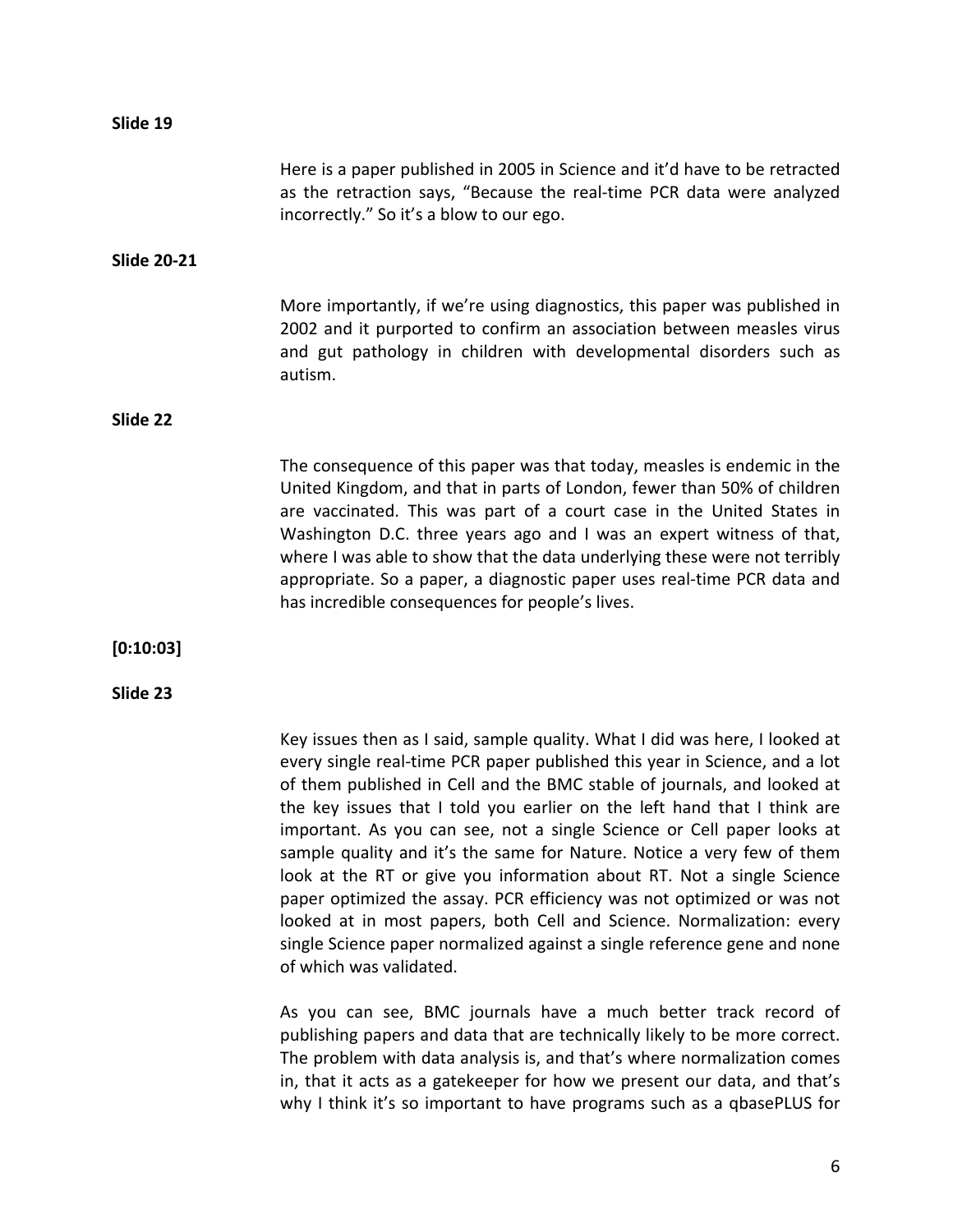|               | example that actually do the analysis and make sure that both the data<br>handling the statistic analysis are correct.                                                                                                                                                                                                                                                                                                                                                                                                                                                                                                                                                                                                                                          |
|---------------|-----------------------------------------------------------------------------------------------------------------------------------------------------------------------------------------------------------------------------------------------------------------------------------------------------------------------------------------------------------------------------------------------------------------------------------------------------------------------------------------------------------------------------------------------------------------------------------------------------------------------------------------------------------------------------------------------------------------------------------------------------------------|
|               | And so in summary, all I'd like to say is if you look at the literature, you<br>find that virtually every paper that is published doesn't give you the<br>information required; and very often, if the information is provided, the<br>information is incorrect, and that's what MIQE is trying to address.                                                                                                                                                                                                                                                                                                                                                                                                                                                     |
| Slide 24      |                                                                                                                                                                                                                                                                                                                                                                                                                                                                                                                                                                                                                                                                                                                                                                 |
| Sean Sanders: | Great. Thank you very much, Dr. Bustin.                                                                                                                                                                                                                                                                                                                                                                                                                                                                                                                                                                                                                                                                                                                         |
|               | Our second speaker today is Dr. Greg Shipley.                                                                                                                                                                                                                                                                                                                                                                                                                                                                                                                                                                                                                                                                                                                   |
| Slide 25      |                                                                                                                                                                                                                                                                                                                                                                                                                                                                                                                                                                                                                                                                                                                                                                 |
|               | Dr. Shipley completed both his undergrad and graduate training at the<br>University of California, Santa Barbara, after which he moved to<br>University of Florida in Gainesville and then to MIT in Cambridge,<br>Massachusetts to carry out his postdoctoral training. Following academic<br>appointments at Texas A&M University and the University of Houston in<br>Texas, Dr. Shipley moved to the University of Texas Health Science Center<br>in Houston Medical School in 1990, where he is currently the director of<br>the Quantitative Genomics Core Laboratory. Dr. Shipley oversees the<br>running and analysis of all real-time qPCR assays as well as the<br>development of new assays. He is also one of the authors of the MIQE<br>guidelines. |
|               | Dr. Shipley, welcome.                                                                                                                                                                                                                                                                                                                                                                                                                                                                                                                                                                                                                                                                                                                                           |
|               | Dr. Gregory Shipley: Thank you very much.                                                                                                                                                                                                                                                                                                                                                                                                                                                                                                                                                                                                                                                                                                                       |
| Slide 26      |                                                                                                                                                                                                                                                                                                                                                                                                                                                                                                                                                                                                                                                                                                                                                                 |
|               | Yes. What I want to talk to you today about is three topics. The first one<br>is what is real-time qPCR because not everyone watching today might<br>actually know about this technology. Then I want to talk about two<br>issues, two sections of the MIQE guidelines and try to smooth your way<br>to satisfying those requirements.                                                                                                                                                                                                                                                                                                                                                                                                                          |
| Slide 27      |                                                                                                                                                                                                                                                                                                                                                                                                                                                                                                                                                                                                                                                                                                                                                                 |
|               | So first of all, what is real-time qPCR? I have previously made my own<br>definition here, which is collecting an increasing fluorescent signal for                                                                                                                                                                                                                                                                                                                                                                                                                                                                                                                                                                                                             |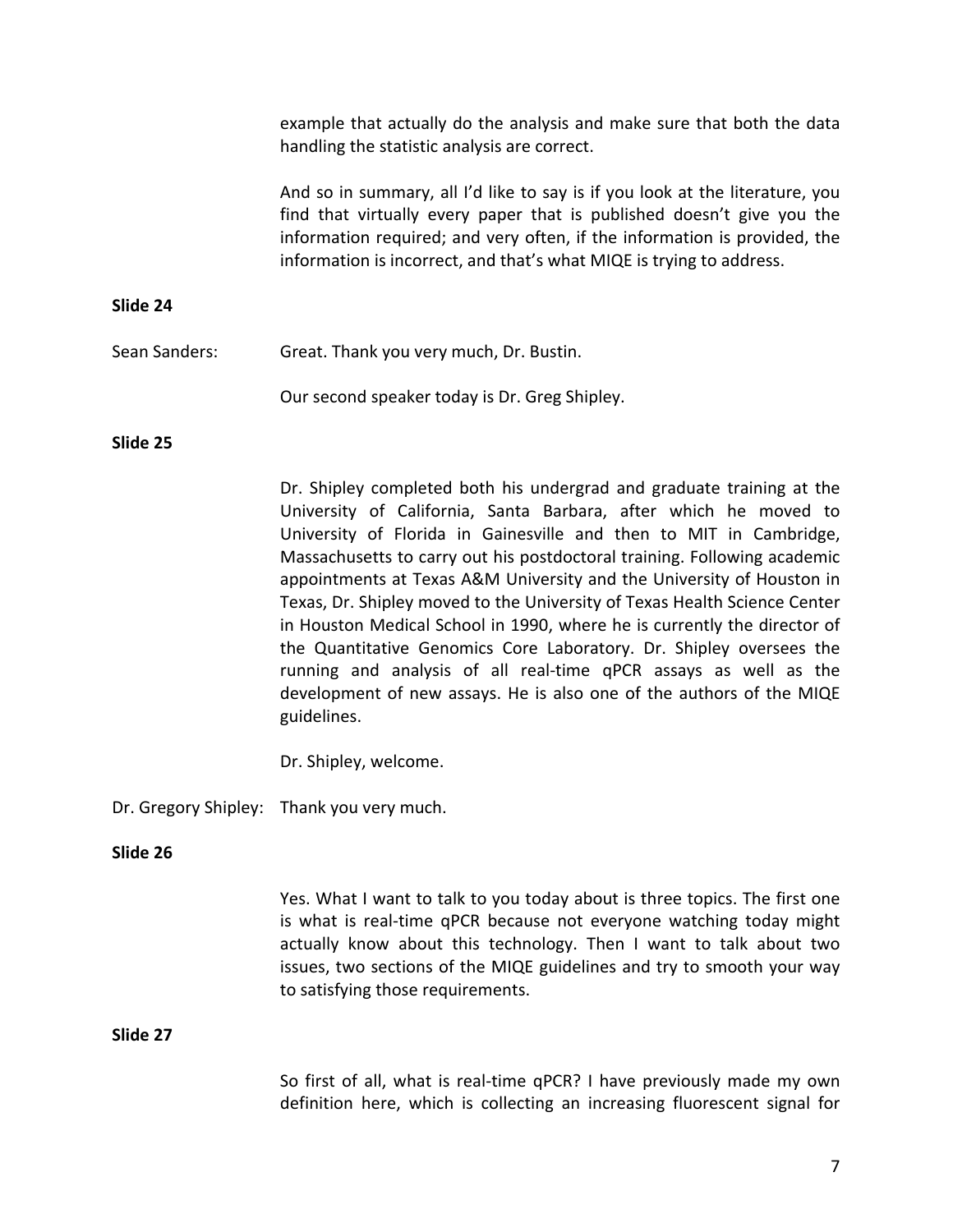one or more gene targets in real time during a polymerase chain reaction or PCR, leading to a quantitative value for each target. And what I want to show you now are the two most basic ways of signaling in a real-time qPCR reaction, and the first is based on hydrolysis probes. They rely on a central oligo in the center with the R and the Q which you can see there, and that is the probe.

The probe is quenched by a phenomenon known as FRET or fluorescent resonance energy transfer or Förster resonance energy transfer depending on which way you want to define that. And in this probe, as long as the reporter and the quencher are in close proximity to one another, the signal from the reporter will be quenched. As the reaction moves on as you can see in the bottom panel there, taq polymerase, as it also polymerases, will displace and cleave the reporter; and therefore, as the proximity to the quencher is removed, the reporter will give off a fluorescent signal. So in every assay, three things have to be working in concert: the forward primer, the reverse primer, and the probe.

The second most common method of signal generation in real‐time qPCR assay is based on SYBR Green I. In this case, a soluble dye, SYBR Green, gives nearly no fluorescence when it's in a free solution. However, as the polymerization occurs and the double‐stranded molecules are formed through the PCR, the dye binds among a group of DNA and it increases its fluorescence over a thousand‐fold, thus giving an increasing signal as the polymerase chain reaction proceeds.

**Slide 29**

**Slide 28**

So what does that data look like then? So in the center panel here, you see an amplification curve. This is based on a hydrolysis probe. It's from the human PTEN assay and this is the 7‐log standard curve, which is something that I'll be showing you over and over during this talk. It's not that hard to generate this. What you can see to the left are the values that come out of this. Normally, there's a threshold on that amplification curve for a lot of software. The Roche instrument does not require that to get a value; but nonetheless, these are how many cycles. So the 12.65 you see in the table to the left is how many cycles it took to get a measurable signal on this instrument for that very first standard point and on down the line.

**[0:15:07]**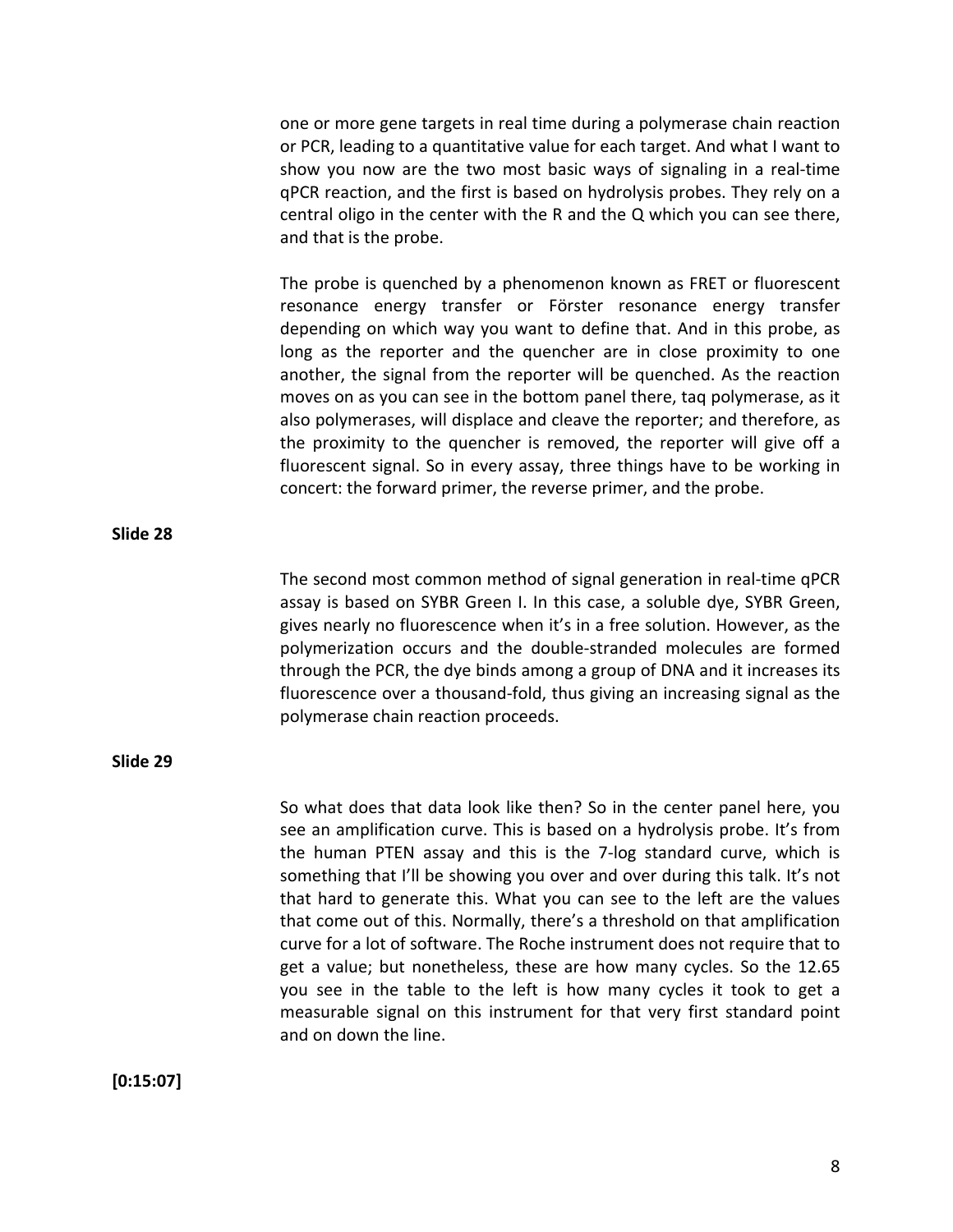|          | What you see down below that is the result of that. This is the standard<br>curve itself which can be drawn by the software, and to the right you see<br>the statistics for this assay, and I will be going over those later on in more<br>detail.                                                                                                                                                                                                                                                                                                                        |
|----------|---------------------------------------------------------------------------------------------------------------------------------------------------------------------------------------------------------------------------------------------------------------------------------------------------------------------------------------------------------------------------------------------------------------------------------------------------------------------------------------------------------------------------------------------------------------------------|
| Slide 30 |                                                                                                                                                                                                                                                                                                                                                                                                                                                                                                                                                                           |
|          | So first of all, PCR target information.                                                                                                                                                                                                                                                                                                                                                                                                                                                                                                                                  |
| Slide 31 |                                                                                                                                                                                                                                                                                                                                                                                                                                                                                                                                                                           |
|          | So these are the requirements through the MIQE guidelines for PCR<br>target information. The things marked in E are deemed essential and<br>should be in every methods section. The D is desired and we'd like to see<br>them, but if you don't have them, it's not as critical. As you can see, gene<br>symbol, the accession number, amplicon length, all of these things that<br>are marked in E are important.                                                                                                                                                        |
|          | Secondary structure is something that's very important when you are<br>designing an assay because you don't want to put your primers on top of<br>a large stem structure, and that's something I don't have time to go into<br>more right now, but I did put the reference for the m-fold server there<br>and you can put your sequence in there and get a fold at that site.                                                                                                                                                                                             |
| Slide 32 |                                                                                                                                                                                                                                                                                                                                                                                                                                                                                                                                                                           |
|          | So this is what the header from a RefSeq gene for transcript, an NM. As<br>you can see, there's the NM there under accession number. At the top<br>I've put three useful websites. First is the NCBI which is at the NIH itself.<br>It's a very valuable database. It is in fact the homepage for my web<br>browser just to show you how much stock I've put in this one. The UCSC<br>site at UC-Santa Cruz is also an excellent site particularly for DNA and<br>genomic data. And then the EMBL site is also excellent for folks who are<br>in Europe or not in the US. |
|          | So the accession number then is represented by NM underscore with<br>usually six but perhaps more digits as more and more of them are known.<br>This is for a transcript. The letters would be different if it was for a DNA<br>sequence or as Stephen pointed out, for a pseudogene for example.                                                                                                                                                                                                                                                                         |

The actual abbreviation gene symbol for this gene is Slc26a4, which stands for the soluble carrier family 26 member 4; however, the investigator who asked me to make this assay calls it Pendrin, what you can see is under the common name there. And the problem with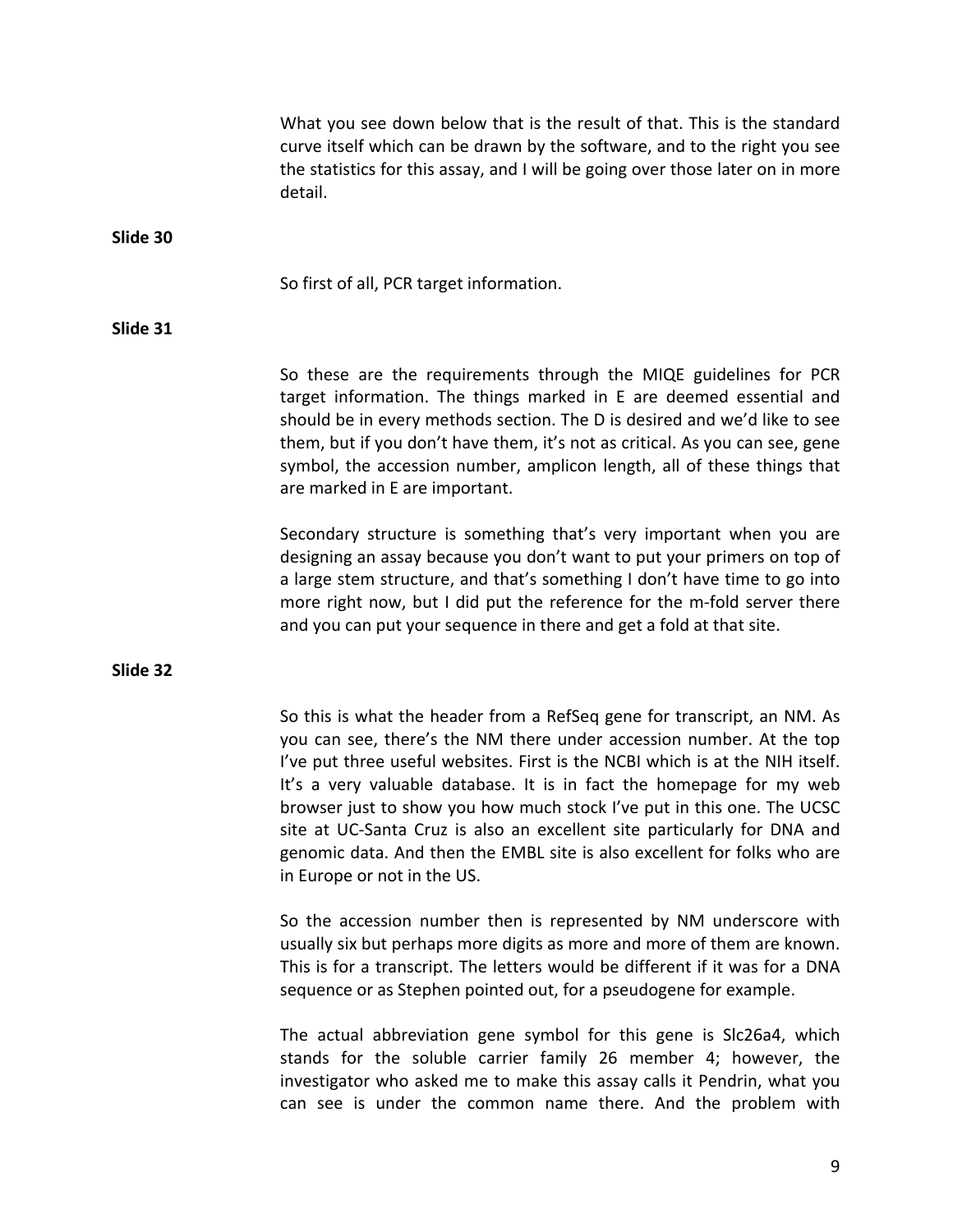common name of course like as in plants is we all know the local common name, but it becomes multiple different species as you get out into the real world.

**Slide 33**

So how about getting the template specificity issue? Well, at least in silico, you can answer that question by blasting your PCR amplicon sequence against the database, and as I pointed out up here, I use BLASTN rather than MegaBLAST because it's actually more ‐‐ it's not so sensitive I guess is what I put there. What I mean is it will pick up many more sequences that do not exactly have the primer sequence. You want to look for anything that might even have a chance of interacting with your amplicon. As you can see in this case, this particular one has a single hit, which is exactly what I was looking for.

**Slide 34**

Another issue is how do we know about exon‐intron boundaries? Well, if you look at RefSeq sequences from mouse and from human, if you look in the RefSeq sequence, you'll find in the header, you'll find this information. However for the rat, because this has only been more recently sequenced, you can't find this information. However, the splice junctions for the higher mammalian species are highly conserved.

So in this case, what I've done is I've put in red as you can see for the rat sequence, 911 represents that C in the CAGT as the 5' base, the same with the 988 and the same with the 940, and I'll go over this later on in the probe. So in human, 911 actually corresponds to base 1114, because there are different lengths in the sequence, and 1191. And if we look at the data down below, you'll see that 1114 falls within exon 7 and 1191 falls within the human sequence exon 8; therefore, we know even in the rat that this is going to cross the 7, 8 exon boundary in the rat most likely.

#### **Slide 35**

So here is that table. This is information for a table. This is not exactly how you would express it perhaps in your publication, but this is all of the data that you should have there. First of course is the species, the name of the assay. You might give some synonyms. That would be helpful. The accession number is essential. Again, as I've pointed out, 911 is that first C base, 988 is the A, 940 is the A on the probe. You can see that this has FAM as a reporter and the BHQ, the black hole quencher, is the quencher on this probe.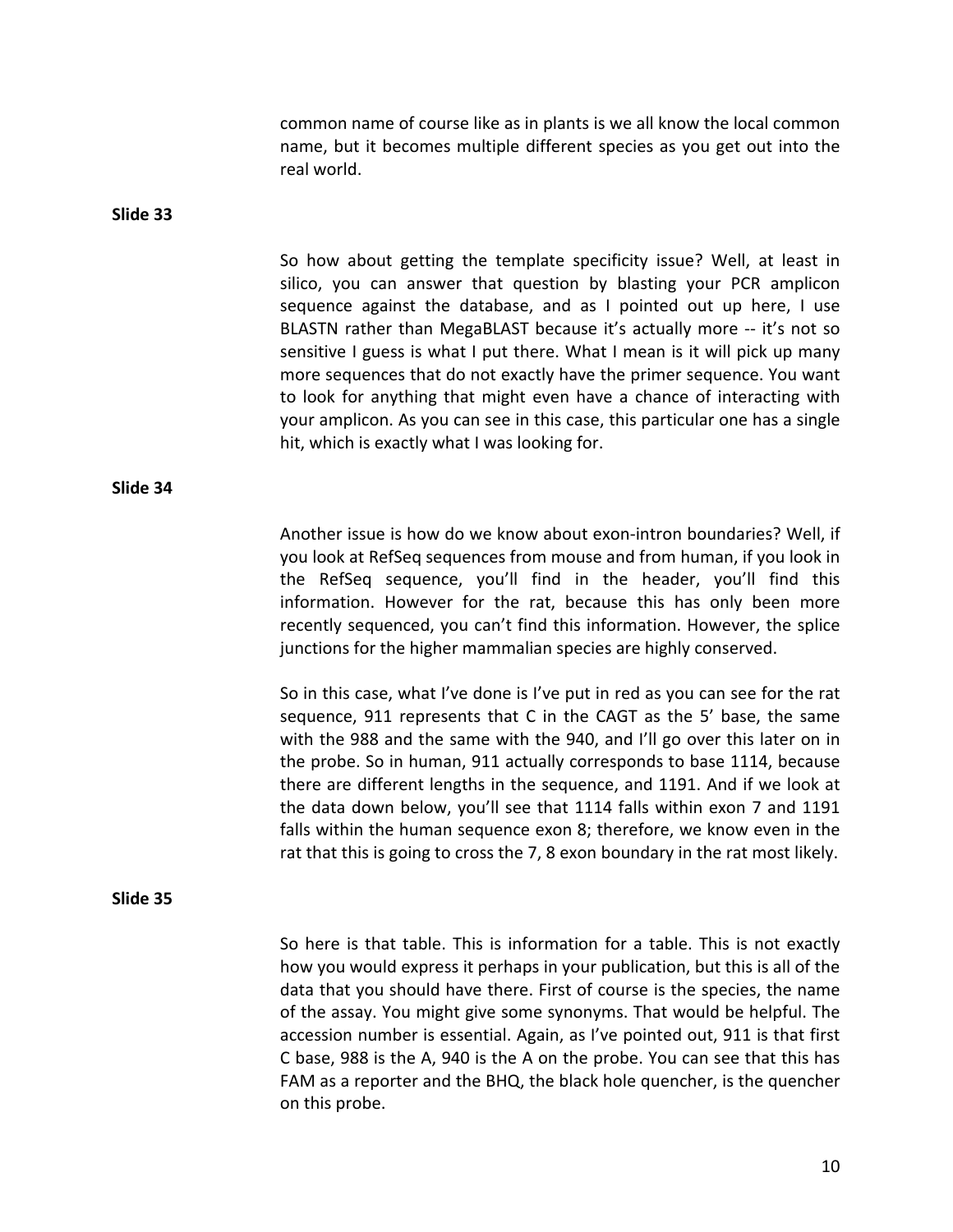|           | And you notice on the probe, I also have a plus there. What that tells you<br>is that this probe binds to the same sequence as the forward primer.<br>There are minus probes I don't have plenty in my database that would<br>bind to the same sequences in reverse. So it's just a natural piece of<br>information that's good to report. 78 base pair PCR amplicon length, you<br>can get that by subtracting 988 from 11 and adding 1; crosses the 7/8<br>boundaries we'd just shown. The PCR efficiency is 97% and I'll tell you<br>more about that later; and the low level of detection, limit of detection, is<br>23 copies. You can also report this as a Cq value. You don't have to use<br>copy number. It just depends on what you're doing. |
|-----------|---------------------------------------------------------------------------------------------------------------------------------------------------------------------------------------------------------------------------------------------------------------------------------------------------------------------------------------------------------------------------------------------------------------------------------------------------------------------------------------------------------------------------------------------------------------------------------------------------------------------------------------------------------------------------------------------------------------------------------------------------------|
| [0:20:08] |                                                                                                                                                                                                                                                                                                                                                                                                                                                                                                                                                                                                                                                                                                                                                         |
|           | There are no known splice variants. I got that again from the RefSeq<br>sequence. There's the single target by BLAST. I showed you how we got<br>that. There are no folding issues by m-fold and I did that at the m-fold<br>server just as you can.                                                                                                                                                                                                                                                                                                                                                                                                                                                                                                    |
| Slide 36  |                                                                                                                                                                                                                                                                                                                                                                                                                                                                                                                                                                                                                                                                                                                                                         |
|           | Okay, so qPCR assay validation then.                                                                                                                                                                                                                                                                                                                                                                                                                                                                                                                                                                                                                                                                                                                    |
| Slide 37  |                                                                                                                                                                                                                                                                                                                                                                                                                                                                                                                                                                                                                                                                                                                                                         |
|           | So here is another list and another list of requirements: desired and<br>essential. First is specificity. This is critical for your assay. If your assay is<br>not specific to what you're looking at, then your data are suspect to say<br>the least. For SYBR Green I, they want you to report the Cq of the no-<br>template control. That's because primer dimers can be somewhat of an<br>issue there more than for a probe beta assay. Calibration curves, I'll show<br>you those; how do you calculate the efficiency, r <sup>2</sup> linear dynamic range or<br>the limit of detection; Cq variation there; evidence for the LOD; and<br>we're not going to talk at all about multiplexing today.                                                |
| Slide 38  |                                                                                                                                                                                                                                                                                                                                                                                                                                                                                                                                                                                                                                                                                                                                                         |
|           | So if we talk about hydrolysis probe qPCR validation then, this is a probe-<br>based assay. You can see that it looks fairly nice. I made it myself. Thank<br>you very much. It's human IAPP assay. It uses a single-stranded oligo. I<br>purchased that with every one of my assays because we run standard<br>curves with every assay. But that is not required. It is something that we<br>do in our core lab as a service to our customers.                                                                                                                                                                                                                                                                                                         |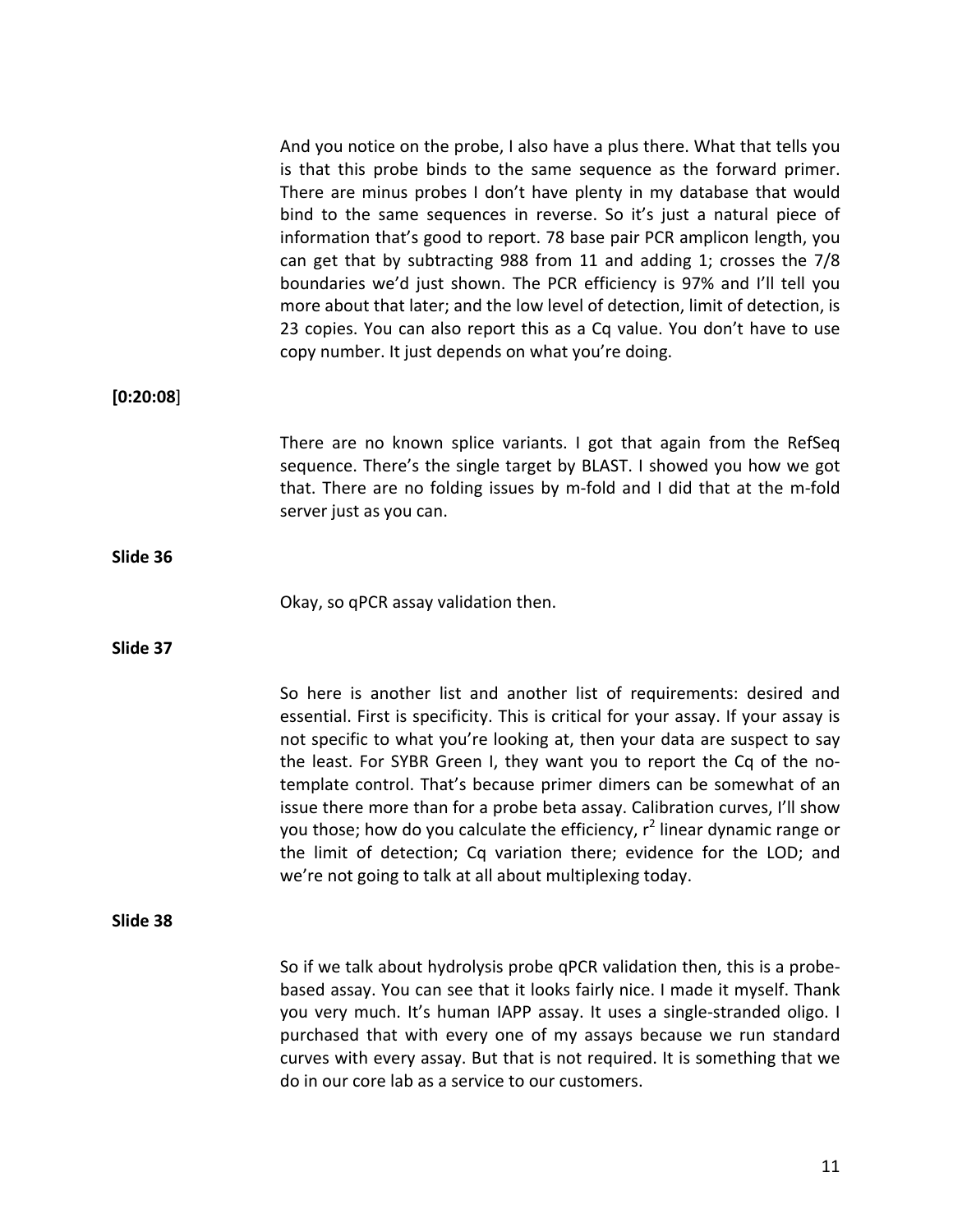The Cq values in this assay vary from 13. Because the cycle number is lowest where the highest amount of template is, the number of cycles it takes to get there, this curve has a negative slope as you can see and it goes all the way down to 33. So although I am reporting a range of 10 million to 10 copies as in the linear range for this assay, you could also report the limit of detection for this assay as 33 cycles. That would be perfectly legitimate. And then when you do your delta‐delta Cq or Ct or whatever you want calculation, you keep in mind that if an unknown has a value higher than that, then you probably should not use it in your calculation, and that is the key to the whole thing here.

Assay stats: The slope is -3.435. The  $r^2$  is .999. The y-intercept is 38 cycles which is pretty normal in my experience. PCR efficiency is 95.5% and the way to calculate that, the little formula is right there on the screen. Variation at the LOD as you can see is not significant. The minimum QC requirements for our core lab is that the assay has to have a qPCR efficiency of 93 or greater, which is a slope of ‐3.5, and it has to go less than 30 copies in order to pass QC validation.

So what if you're using a SYBR Green assay, which most of you are? You really have to show something about template specificity. The two I don't say easiest, but the two ways to do that or probably the best one is asymmetric restriction digest and showing that on an acrylamide gel. At least run it. You don't have to show it in your methods section, but you have to say, "We did this experiment. We got a single band. We cut it with this one restriction enzyme. We got the two band sizes that we expected, and that's pretty much all we saw on the gel." Or you can simply have the thing sequenced. However, if you do have multiple bands, your sequence isn't going to look very good. So that's the downside of just sending it out for sequencing.

You want to make sure you're discriminating among multiple sequences. If you have closely related family members, it can be tough with the primer‐based assay. A melt curve alone is really not sufficient to show template specificity, but it is incredibly useful information and I highly encourage everyone to do so. You see the assay on the bottom left has some fairly tight peak corners. The one on the left might have a slight shoulder to it. I'm really not a SYBR Green aficionado so there could be something else lurking under that melt curve. You really need to run a gel and find out.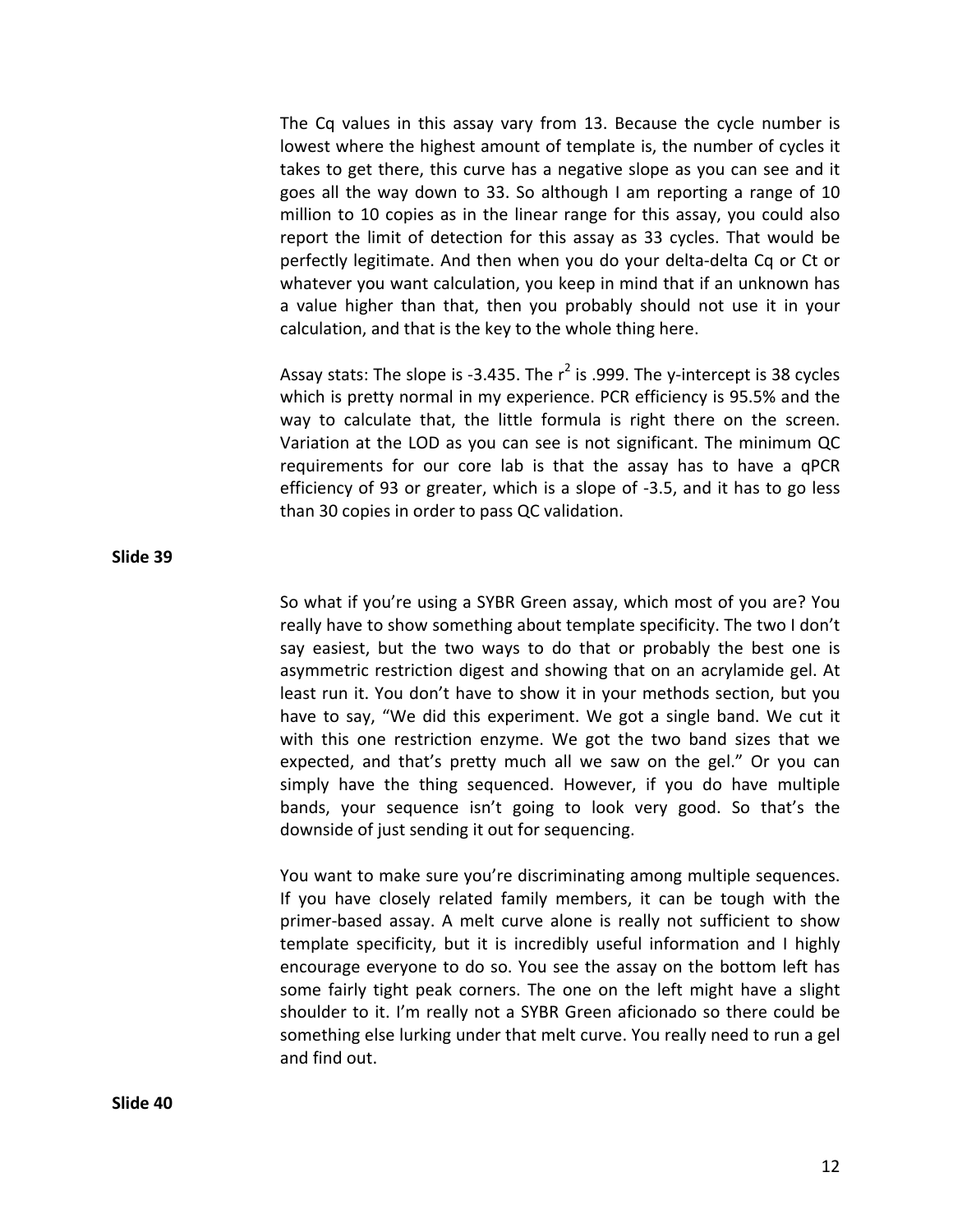So what if you want to validate using a SYBR assay? You didn't buy a standard or you bought it from a company that you don't know the sequences of the primers and you don't have any way to get that information. How can you validate your assay? It's really very simple and I'll outline it here on my last slide.

So originally, you're going to run this in either an RT‐PCR or a PCR reaction. That is your first run. You monitor that run with real‐time qPCR and you get your Cq value. Depending on what that is, so for example, if the Cq value is 30, then you want to dilute perhaps only 1 to 100 or 1 to 1000, okay? If it's 25 or higher, you definitely want to start your dilution around 1 to 10,000. A couple of 100‐fold dilutions are very quick to do. And then from there start making a 7 or 8‐log standard curve.

It's critical that you dilute this in E. coli tRNA or linear acrylamide or some carrier. Otherwise, you're going to have a real problem. Things will be sticking to the plastic and it will be not so good. Run your dilution in duplicates in a PCR as you see in the figure for this Rhesus monkey collagen 1A1 assay. Collect the data and make a standard curve in the software and then you have your stats.

**[0:25:05]**

So how did this one work out? Well, of course I'm showing it 'cause it worked out really well. The slope is  $-3.12$  for this particular assay.  $R^2$ value is very tight. The y-intercept is 36.7, which is again normal. PCR efficiency, gosh, it's 100%. Nice study. The LOD for this, however, is 33 cycles. I don't know anything about this. I do know the primer sequences for this, but if there's one I didn't, you know, then this is the only data I would have to tell me what the limit of detection is going to be. So this is it and this is what you have to take to the bank when you're doing your unknown quantification.

### **Slide 41**

Finally, I just like to show quickly folks in the lab who are important, especially Ms. Xiaoying Wang who is my right‐hand person. Sean?

## **Slide 42**

Sean Sanders: Great. Thanks, Dr. Shipley.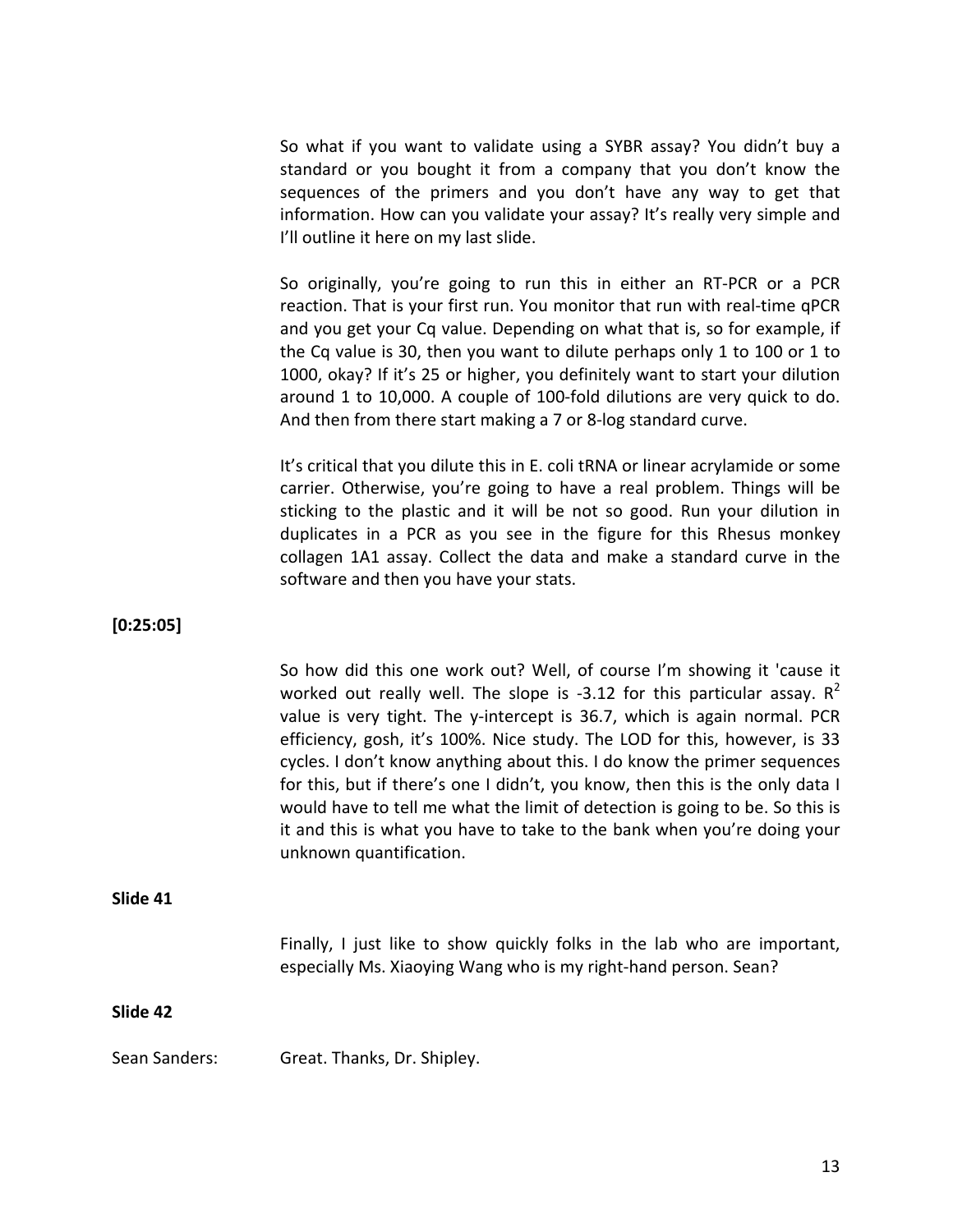And we're going to move right on to our final speaker for today, and that is Ms. Manju Sethi.

**Slide 43**

Ms. Sethi joined ThermoFisher Scientific in 2008, and as senior product manager is responsible for the development and management of its NanoDrop line. Ms. Sethi specializes in the unique technology and workflow solution needs of life science customers and brings over 20 years of biotech and life science product management, as well as marketing and business development experience to her team. Previously, Ms. Sethi was a business consultant for various Fortune 100 companies and was also a senior member of the management team for the Qualicon Biotech Division of DuPont, where she served as the Director of Strategic Planning and Director of Business Development. Ms. Sethi holds a Bachelor's Degree of Technology in Chemical Engineering from the Indian Institute of Technology and a Master's in Chemical Engineering from Clarkson University.

Welcome, Ms. Sethi.

Ms. Manju Sethi: Thank you, Sean, and thanks to Doctors Bustin and Shipley, you now have a good overview of qPCR validation, the MIQE guidelines, and some of the dire consequences of not following standardized best practices. So what I'm going to take you through here today are some practical applications.

**Slide 44**

Take some examples. Dive in a little deeper to a couple of examples within the MIQE guidelines; and specifically, I'm going to focus on nucleic acid, the QC of nucleic acid, as well as some of the aspects of qPCR assay selection.

**Slide 45**

So the first topic is the QC of nucleic acid. As Dr. Shipley had showed you, there is a checklist in the MIQE guidelines; and within the QC of nucleic acids section, there are three particular topics that I'm going to speak to, which is the quantification of nucleic acid, which is deemed essential, and also the purity assessment and RNA integrity.

**Slide 46**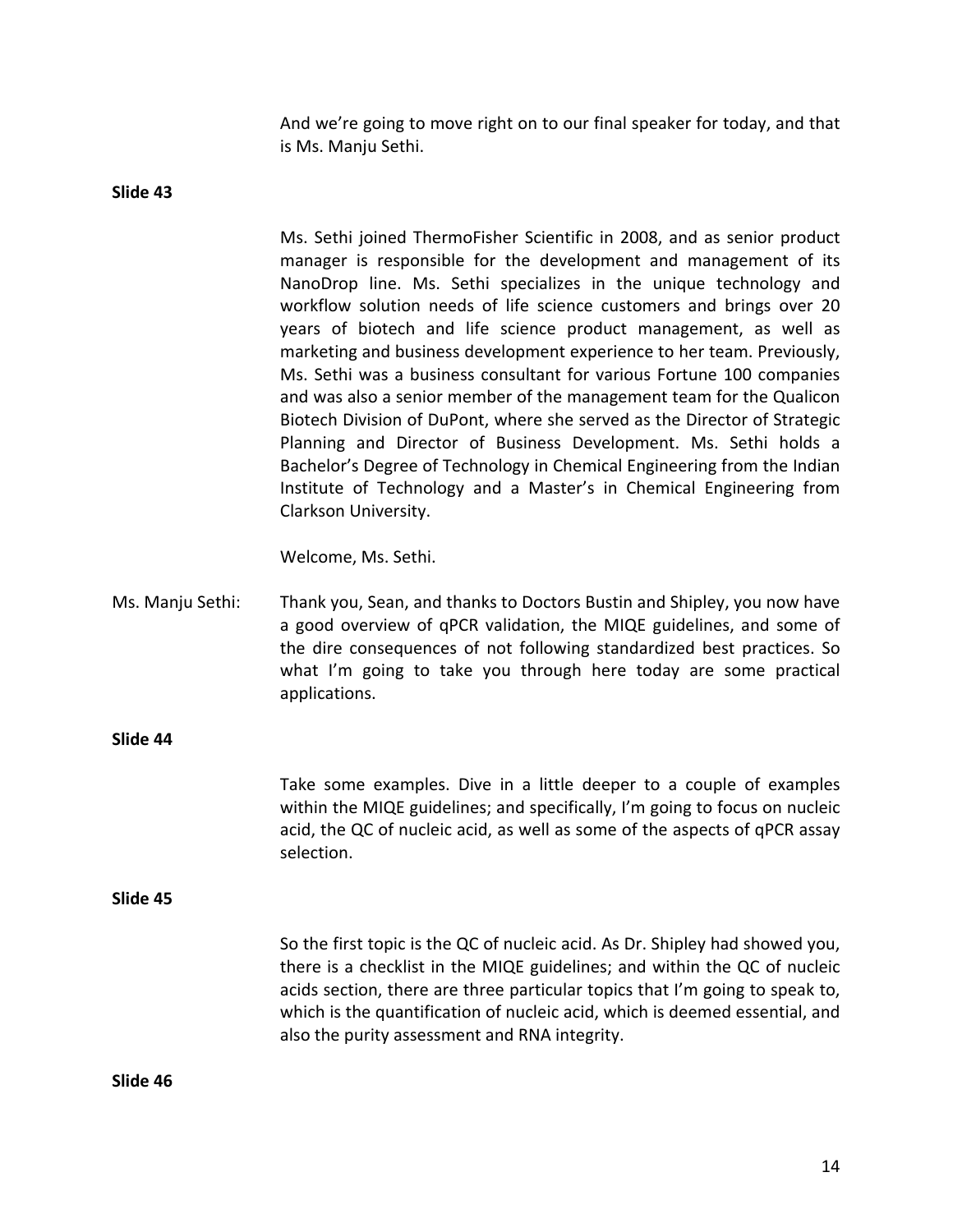So why are these parameters so important? As you must have gleaned from the previous two talks, if you don't follow best practices, one of which is quantifying your nucleic acid after extraction, what you can end up with is no results or worse yet, erroneous results. Similarly with purity, if you don't know what chemical contaminants you have, you will not be able to assess whether that has an impact on your downstream results or not. And integrity, whether you have chosen to clean your RNA, whether you used DNAs or not, you need the information to know what your starting material is; and therefore, an RNA integrity check is indicated.

#### **Slide 47**

So what are the tools available to do this with? For quantification and purity, UV‐Vis spectrophotometry is a universally accepted method, quantification using the absorbance at 260 nanometers and purity assessment using the ratio of 260 to 280.

In addition for quantification, fluorescent RNA‐binding dyes can be used. They do require the setting up of standard curves and they do require use of consumables; and usually, fluorescent‐based methods are indicated when you have very low target concentrations or you require specificity. If your target concentrations are in a sufficient range, you're able to use the ease of UV‐Vis spectrophotometry for both quantification and purity assessment. Some of the technologies mentioned in the MIQE guidelines include the Thermo Scientific NanoDrop spectrophotometer as well as RiboGreen.

For integrity, there are a number of methods including standard gel analysis and instruments that provide you with integrity numbers or quality indicators, and these are also included in the guidelines.

We had indicated that you could get erroneous or no results if you fail to do your quantification properly.

**[0:29:58]**

**Slide 48**

These are some quick examples of a standard curve in absolute quantification, whereby if you extrapolate you could get the effects of reduced efficiency or contamination or background effects that give you incorrect answers.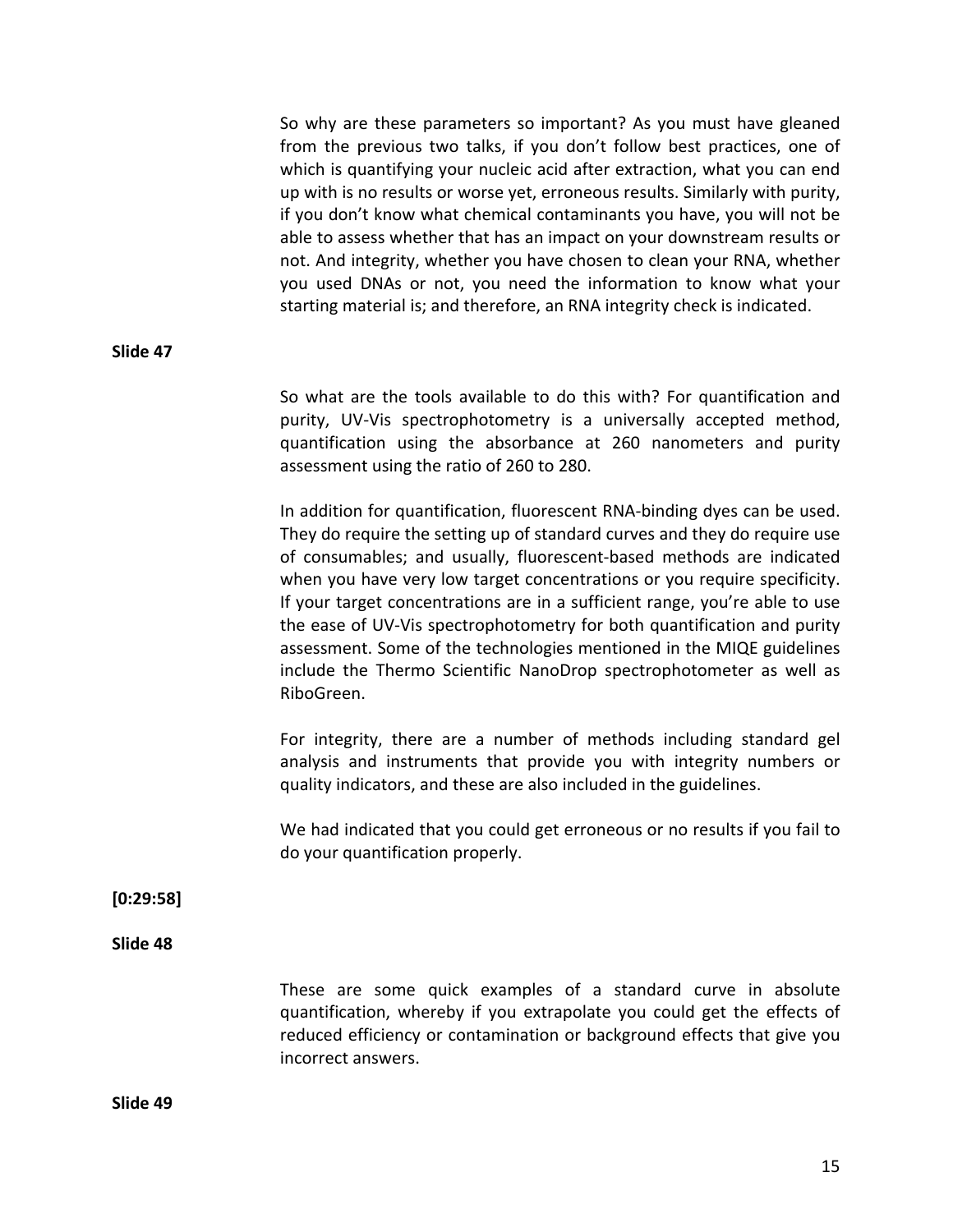|          | Similarly, in gene expression, if you use normal template quantity as you<br>see with the chart on your left, you're going to get very tight results, very<br>interpretable results, confident results, whereas if you use low template<br>quantity as is indicated by the chart on the right, you're going to get a<br>great deal of variability.                                                                                                       |
|----------|----------------------------------------------------------------------------------------------------------------------------------------------------------------------------------------------------------------------------------------------------------------------------------------------------------------------------------------------------------------------------------------------------------------------------------------------------------|
| Slide 50 |                                                                                                                                                                                                                                                                                                                                                                                                                                                          |
|          | Another application for qPCR being SNP genotyping, the chart on the left<br>will show you when you use normal or optimal template quantity that<br>you can make good allele calls. The chart on the right with low template<br>quantity yields no allele calls and sometimes it can read to erroneous<br>allele calls.                                                                                                                                   |
| Slide 51 |                                                                                                                                                                                                                                                                                                                                                                                                                                                          |
|          | So a lot of times you've heard of the normalized gene usage. We've had<br>Doctors Bustin and Shipley talk about it. Are you using one normalization<br>gene, multiple? When you are using normalization genes, the validation<br>of those genes is critical, and while you're doing the validation of those<br>genes, you need to take RNA from multiple samples, equalize the<br>template loading, and for all those, these QC practices still pertain. |
| Slide 52 |                                                                                                                                                                                                                                                                                                                                                                                                                                                          |
|          | Now, let's move on to purity. Purity assessment of nucleic acids is a little<br>understood factor, especially the assessment of chemical contamination.<br>What is commonly known and understood is that the 260/280 ratio gives<br>you an indication of purity with respect to protein contamination.                                                                                                                                                   |
| Slide 53 |                                                                                                                                                                                                                                                                                                                                                                                                                                                          |
|          | What I'm going to talk about a little bit is the 260/230 ratio and the<br>importance of spectral data which is very rich in information, and by<br>looking at it through your UV-Vis spectrophotometer, data can glean a lot<br>of information about chemical contamination.                                                                                                                                                                             |
| Slide 54 |                                                                                                                                                                                                                                                                                                                                                                                                                                                          |
|          | Some examples of contaminants are glycogen which is frequently used to<br>precipitate DNA.                                                                                                                                                                                                                                                                                                                                                               |
| Slide 55 |                                                                                                                                                                                                                                                                                                                                                                                                                                                          |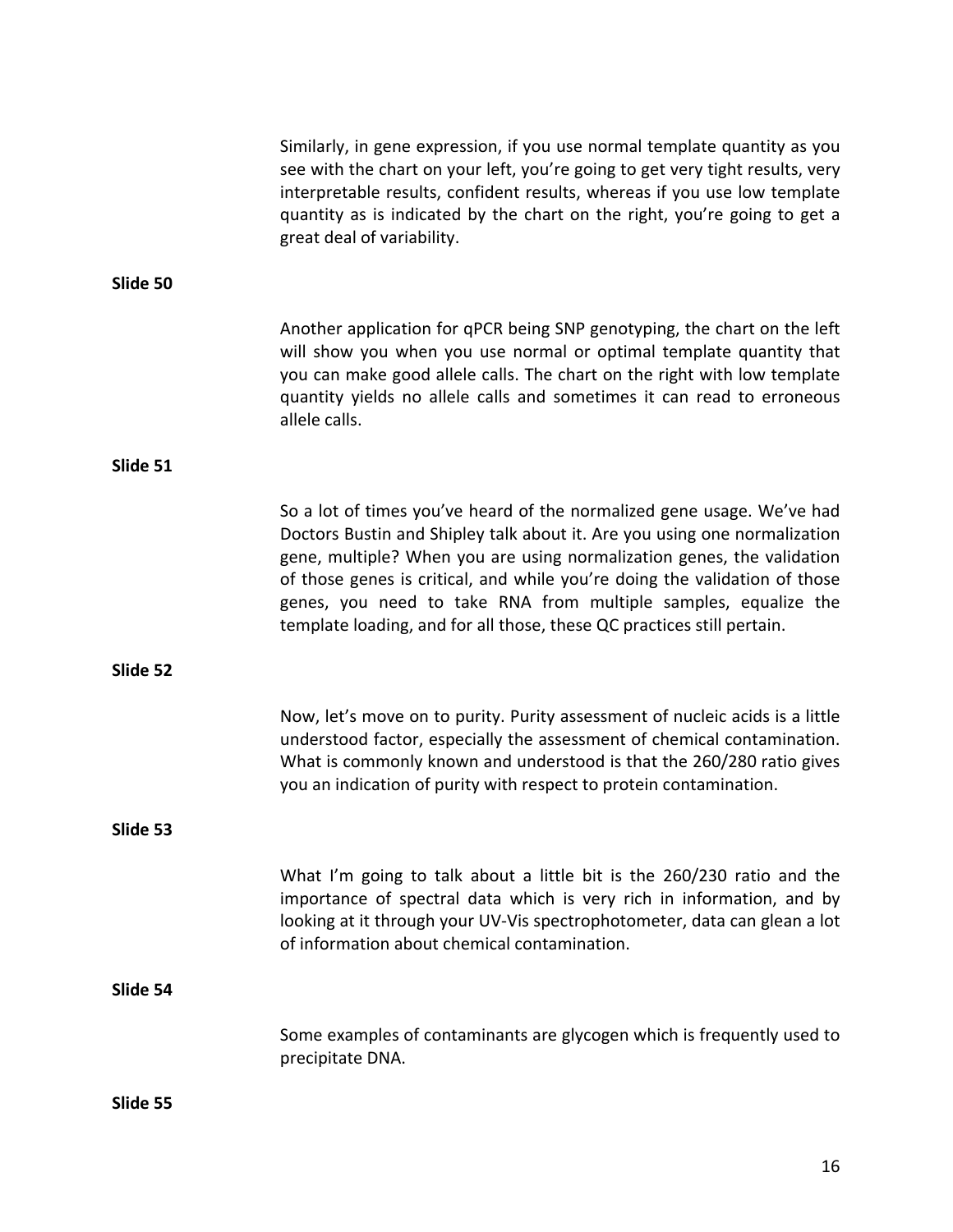|          | EDTA which is a chelating agent. In all of these examples, you will see that<br>they have absorbent profiles and significant absorbance at 230<br>nanometers which could affect your results and your ratio, 260/230 ratio.                                                                                                    |
|----------|--------------------------------------------------------------------------------------------------------------------------------------------------------------------------------------------------------------------------------------------------------------------------------------------------------------------------------|
| Slide 56 |                                                                                                                                                                                                                                                                                                                                |
|          | Again, TE buffer has absorbance at 230.                                                                                                                                                                                                                                                                                        |
| Slide 57 |                                                                                                                                                                                                                                                                                                                                |
|          | And I'm going to take you in detail through an example of phenol<br>contamination. Phenol's absorbance profile looks like this where you see<br>a peak at the 230, the 270, as well as contribution in the 260.                                                                                                                |
| Slide 58 |                                                                                                                                                                                                                                                                                                                                |
|          | So what can that do to your sample? In this example, the spectra<br>designated as A is pure DNA, not contaminated. The spectra designated<br>as B is contaminated with phenol. And as you can see, the 260/230 ratio<br>gets affected and the peak is shifted, a great clue for you that you have<br>some contamination there. |
| Slide 59 |                                                                                                                                                                                                                                                                                                                                |
|          | Guanidine is typically present when you use extraction kits that's used in<br>the wash step.                                                                                                                                                                                                                                   |
| Slide 60 |                                                                                                                                                                                                                                                                                                                                |
|          | And what can that do to your sample? Again, A is the uncontaminated<br>sample spectrum and B is the one that's contaminated with guanidine.<br>It's going to significantly lower your 260/230 ratio.                                                                                                                           |
| Slide 61 |                                                                                                                                                                                                                                                                                                                                |
|          | So really, the spectra are talking to you. Listen to it. It will give you wealth<br>of information and you can make the determination on whether those<br>contaminants can be tolerated in your downstream processing. For<br>integrity as I said, gel electrophoresis methods are indicated.                                  |
|          | So with QC in summary -- use of complementary methods. If UV-Vis<br>spectrophotometry is appropriate, it can give you quantification. As well                                                                                                                                                                                  |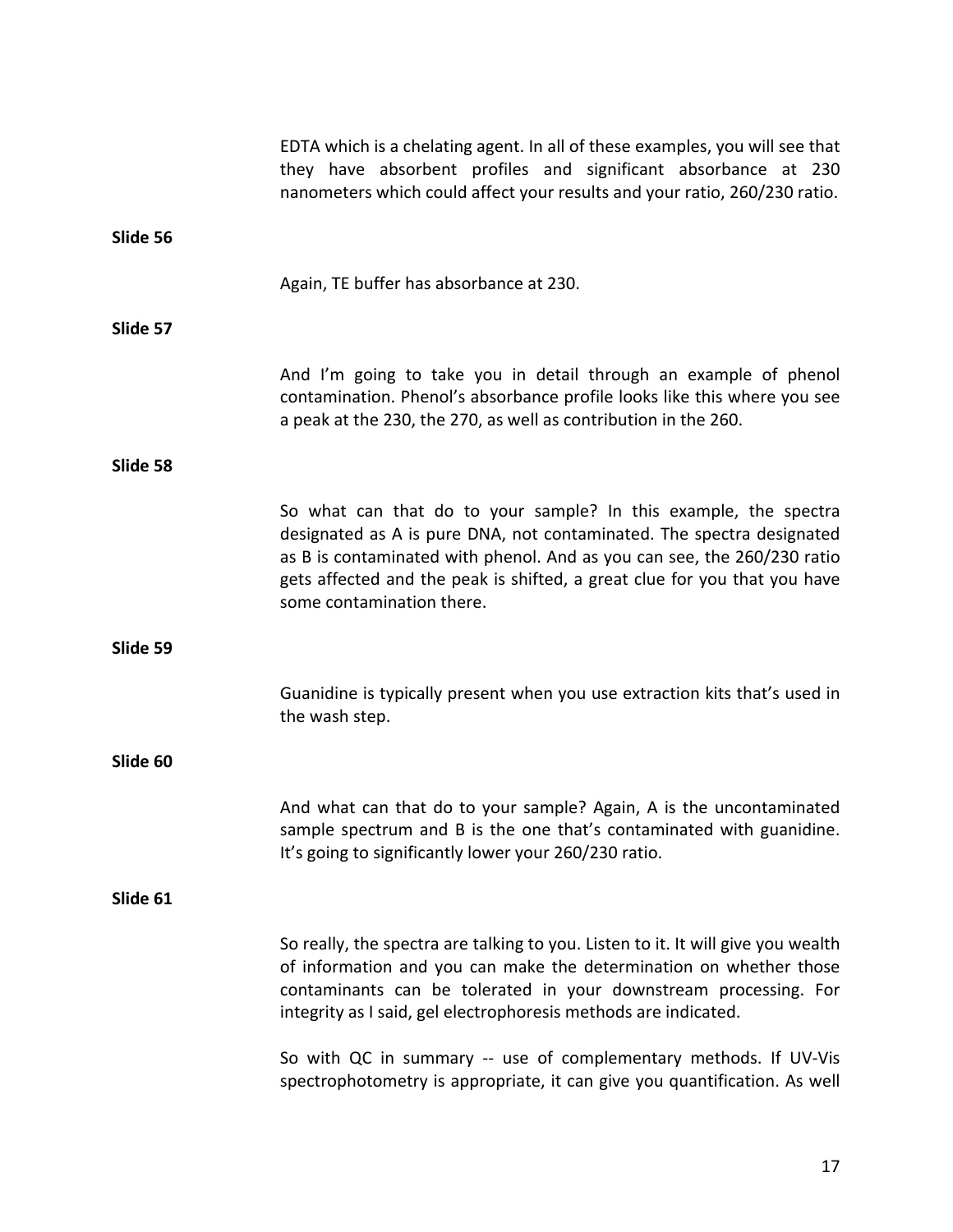|           | as the purity information, complement that with an RNA integrity<br>technique.                                                                                                                                                                                                                                                                                                                                                                                                                                                                                                                                                                                                                              |
|-----------|-------------------------------------------------------------------------------------------------------------------------------------------------------------------------------------------------------------------------------------------------------------------------------------------------------------------------------------------------------------------------------------------------------------------------------------------------------------------------------------------------------------------------------------------------------------------------------------------------------------------------------------------------------------------------------------------------------------|
| Slide 62  |                                                                                                                                                                                                                                                                                                                                                                                                                                                                                                                                                                                                                                                                                                             |
|           | Now moving on to qPCR assays. We've heard some discussion today<br>about SYBR-based detection or probe-based detection. Dr. Shipley had<br>gone into that with some detail.                                                                                                                                                                                                                                                                                                                                                                                                                                                                                                                                 |
| Slide 63  |                                                                                                                                                                                                                                                                                                                                                                                                                                                                                                                                                                                                                                                                                                             |
|           | Just at a very high level, when you're making the decision on which<br>method to pursue, here are some considerations. SYBR-based detection<br>is commonly indicated and recommended if it's a high throughput<br>screening application. SYBR-based detection does not allow you to<br>multiplex and it does, as Dr. Shipley indicated, bind to any double-<br>stranded DNA formed.                                                                                                                                                                                                                                                                                                                         |
|           | On the other hand, probe-based detection may be indicated for a more<br>focused approach if you want your assay to bind selectively to the target<br>and it can perform multiplexing.                                                                                                                                                                                                                                                                                                                                                                                                                                                                                                                       |
| [0:35:02] |                                                                                                                                                                                                                                                                                                                                                                                                                                                                                                                                                                                                                                                                                                             |
| Slide 64  |                                                                                                                                                                                                                                                                                                                                                                                                                                                                                                                                                                                                                                                                                                             |
|           | So there's so many choices out there which assay to choose. Do I use<br>multiple assays to address all the known splice variants with my gene of<br>interest? There are many considerations.                                                                                                                                                                                                                                                                                                                                                                                                                                                                                                                |
| Slide 65  |                                                                                                                                                                                                                                                                                                                                                                                                                                                                                                                                                                                                                                                                                                             |
|           | But a very important one that is identified in the MIQE guidelines is the<br>publishing of the primer and probe sequences. This again is in that very<br>useful checklist; and as you can see, the primer sequences is listed as<br>essential, and the probe sequences, the requirement for that to be<br>published is listed as desirable. But mind you, there is a little footnote<br>with that desirable and the authors do go on to say that the disclosure of<br>probe sequences is highly desirable. The only reason they hadn't put it as<br>essential is because not all vendors do disclose that information. And as is<br>indicated in red, the authors do say use of such assays is discouraged. |

**Slide 66**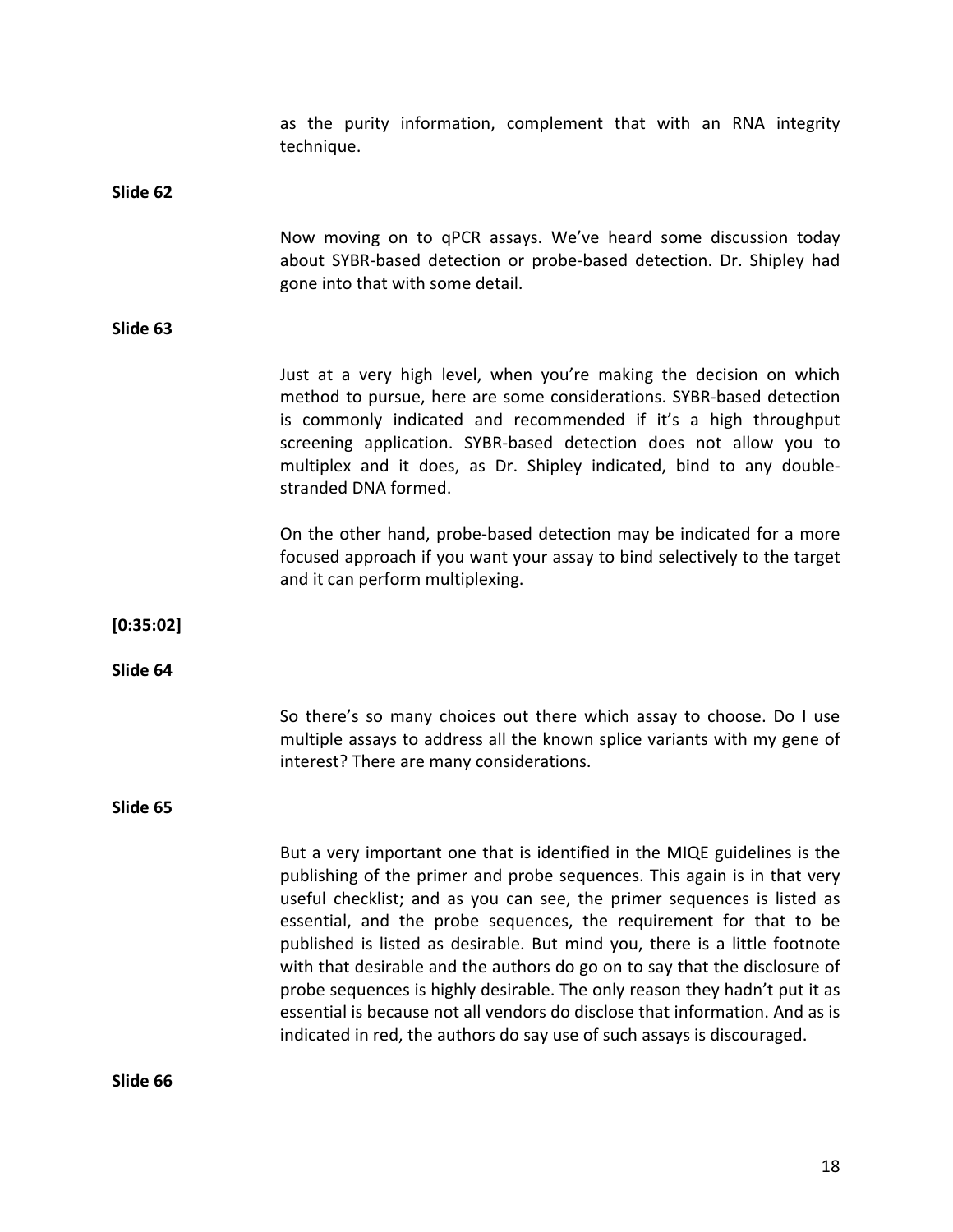|                      | So what are some of the performance criteria? These were addressed in<br>Dr. Shipley's talk under qPCR validation so I will just hit on them very<br>quickly. When you're looking at assays to consider, consider the efficacy<br>of amplification, the dynamic range, the limit of detection, certainly<br>whether you need to use multiple assays to cover all the known splice<br>variants for your gene of interest, and of course specificity. But overriding<br>through all of this is are the primer and probe sequences published? Are<br>you going to be credible with your results? |
|----------------------|-----------------------------------------------------------------------------------------------------------------------------------------------------------------------------------------------------------------------------------------------------------------------------------------------------------------------------------------------------------------------------------------------------------------------------------------------------------------------------------------------------------------------------------------------------------------------------------------------|
|                      | Examples of a very MIQE-friendly assay is the Thermo Scientific Solaris<br>qPCR gene expression assays. These do actually cover all known splice<br>variants of genes of interest and are published sequences for primers and<br>probes, and they also have the RNA Spike Control Kit.                                                                                                                                                                                                                                                                                                        |
| Slide 67             |                                                                                                                                                                                                                                                                                                                                                                                                                                                                                                                                                                                               |
|                      | So in summary, the MIQE guidelines is something that we certainly at<br>ThermoFisher Scientific highly endorse. Use that checklist, I know we do,<br>as you design and conduct your experiments, and selecting the right tools<br>and assays before you begin is essential for you to have confidence.                                                                                                                                                                                                                                                                                        |
| Slide 68             |                                                                                                                                                                                                                                                                                                                                                                                                                                                                                                                                                                                               |
| Sean Sanders:        | Great. Thanks very much, Ms. Sethi, and thank you all for the excellent<br>and very enlightening presentations. And we are now going to move on<br>to the question-and-answer session to look at some of the questions<br>submitted by our viewers. Just a quick reminder to those of you watching<br>live that you can still submit questions by just typing them into the ask-a-<br>question box and clicking the submit button.                                                                                                                                                            |
|                      | So the first question I'm very quickly going to put out there, I don't think<br>it was mentioned specifically in any of your talks. Where are the MIQE<br>guidelines published? Where can they be found? I'm assuming Google<br>would be a good start, but maybe there's a site you can point people to.                                                                                                                                                                                                                                                                                      |
| Dr. Stephen Bustin:  | Clinical Chemistry.                                                                                                                                                                                                                                                                                                                                                                                                                                                                                                                                                                           |
| Sean Sanders:        | Clinical Chemistry.                                                                                                                                                                                                                                                                                                                                                                                                                                                                                                                                                                           |
| Dr. Stephen Bustin:  | The Journal of Clinical Chemistry had published them.                                                                                                                                                                                                                                                                                                                                                                                                                                                                                                                                         |
| Dr. Gregory Shipley: | It's I think 2009.                                                                                                                                                                                                                                                                                                                                                                                                                                                                                                                                                                            |
| Sean Sanders:        | 2009 in the Journal of Clinical Chemistry.                                                                                                                                                                                                                                                                                                                                                                                                                                                                                                                                                    |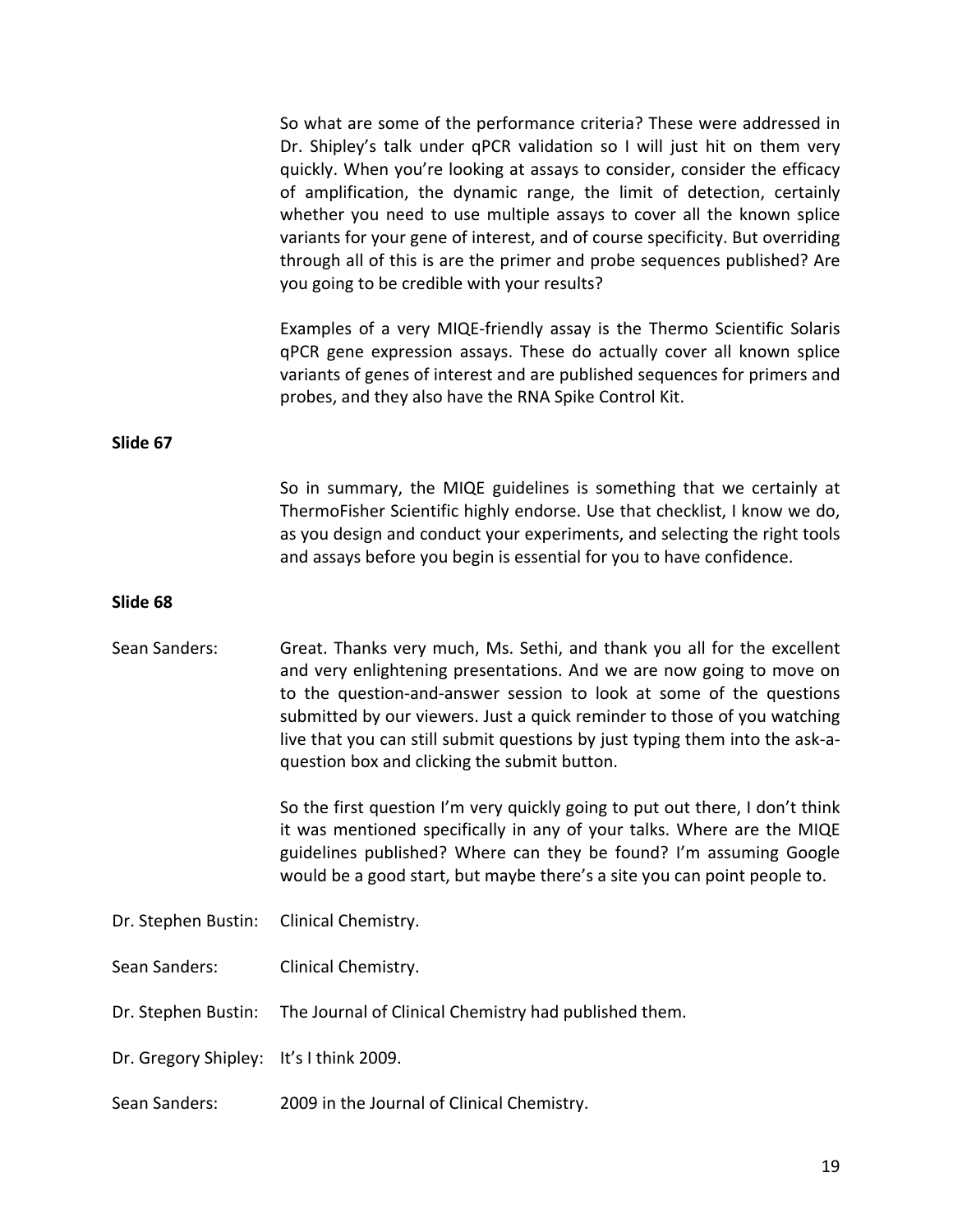Dr. Gregory Shipley: It's free access.

Sean Sanders: Okay, excellent. So there you go; a good place to start.

So we've had a lot of questions that have come in and we have limited time to get to them so I'm going to jump right in. Here's a question. If I don't intend to publish my work, is it still important to follow these guidelines? I think a bit of a leading question, but Dr. Shipley, do you want to start us off?

- Dr. Gregory Shipley: Sure, why not. Well obviously, following the MIQE guidelines is a guideline, and we put them out there so that people would, you know, have a way to put together their experiment in a way to get credible data. And so it doesn't really matter whether you're planning to publish it or whether you're working for a company as this top, top secret information. If the data is not credible, then you're just wasting your time.
- Sean Sanders: Okay. Dr. Bustin?
- Dr. Stephen Bustin: I guess the only thing I would add to it is that we actually say in the paper that it's for designing and reporting. So it gives a nice checklist, a blueprint for anyone who would like to design an assay. You know if you follow these guidelines, your assay will be a good assay or should be a good assay. We can't guarantee it of course.
- Sean Sanders: Ms. Sethi, something to add?
- Ms. Manju Sethi: Certainly, our NanoDrop spectrophotometers and Solaris assays are being used in qPCR labs that don't publish. They have other applications and we strongly recommend to them that they follow these best practices.
- Sean Sanders: Okay, great. So I'm going to ask you a couple of more technical questions that I've got in that I'm going to try to broaden the discussion a little bit and come back to the MIQE guidelines as well. I've had a number of question come in with a very, very basic issue and that's contamination. So this question in particular asks say that there is contamination in my no‐template controls. What are the key points in a protocol I should be considering to avoid this? Dr. Shipley?

**[0:40:02]**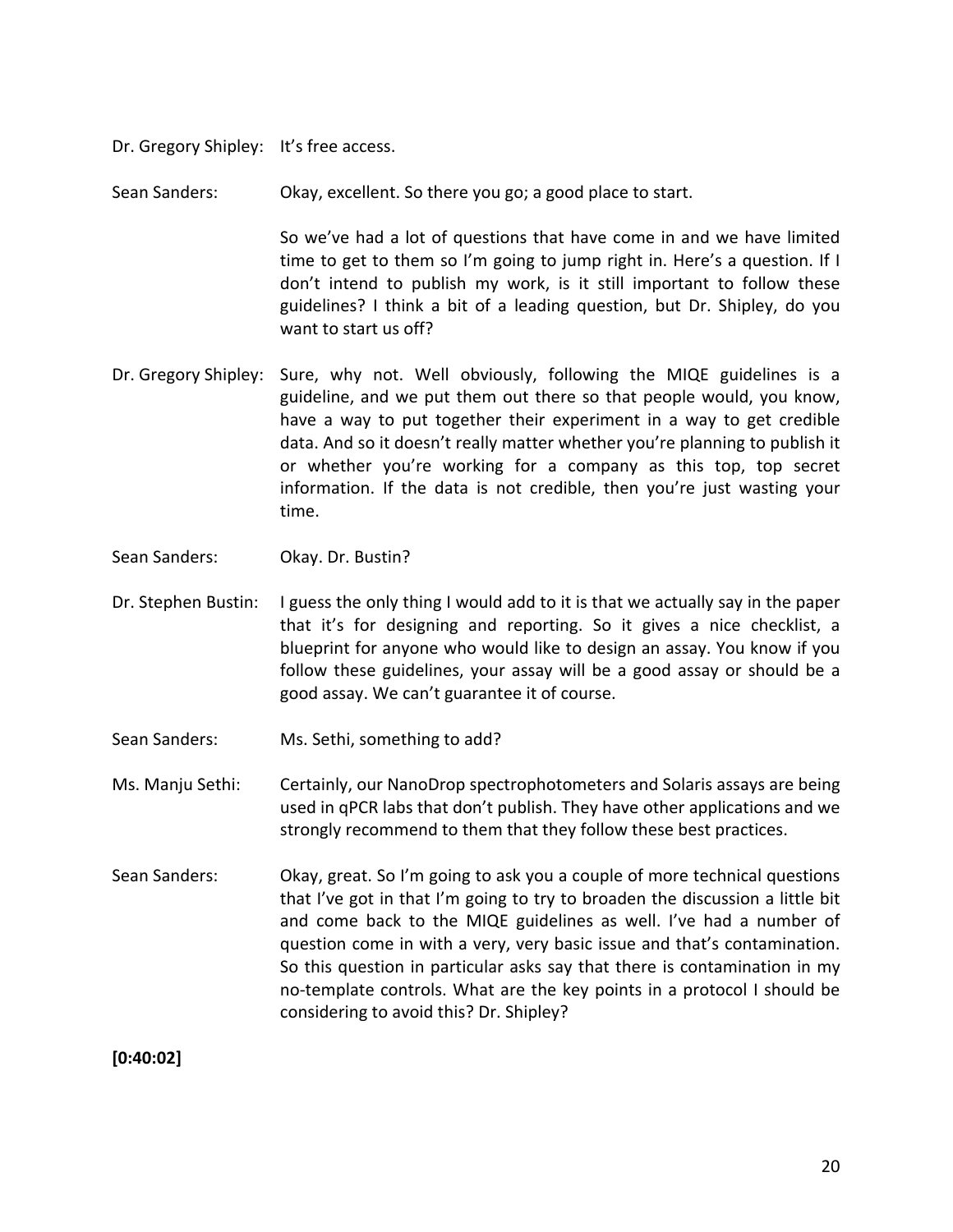Dr. Gregory Shipley: Well, PCR in general is fraught with potential for contamination, and so similarly, as you would set up perhaps a special bench to perform RNA isolation and working with RNA in general and then keeping those reagents separate, when you work with the result of the PCR reaction, we have a special room where our instruments are. That's our dirty room. And so if we're going to take, as I pointed out in my talk, if we're going to take some of the PCR product and use it for a standard curve, we will make that 10,000‐fold dilution in that room, you know. That plate will never be opened and brought back in to the main lab because it is fraught with contamination.

> One place people don't often look is in their water for example. And I would also just quickly say, don't look for where exactly it is. It doesn't matter if it's in one primer or the other or your probe or in your reagents. Just dump the whole thing and start over again, because honestly, you can spend weeks trying to figure out, and at the end it's not very satisfying.

- Sean Sanders: Uh‐hum, uh‐hum. Dr. Bustin?
- Dr. Stephen Bustin: Well, one thing I would add is that what we do is when we get a set of primers in from manufacturers, before we do anything, we would simply do a PCR reaction. No template and nothing just to make sure that the primer coming from the manufacturer is not already contaminated 'cause we have found that. That's a very good thing to do. You first try to get a primer set just to see if they amplified anything. If it does, complain. If it doesn't, then what we do is we aliquot our primers and our probes and always have samples that we know are good. At least then we can go back to a set of primers that's going to not be contaminated. And as Greg said, if there's contamination, well, you could spend months trying to find the source. You just throw things out and start again.
- Dr. Gregory Shipley: It is important to make working stocks. We have 20 micromolar working stocks and then we have 100 micromolar stock stocks if you will. The ‐80, you know, that's our archive. And so if the ‐20 aliquot gets messed up, then you just toss it and start and you go make a fresh one. But make sure when you make the fresh one that, you know, you're not just going to add in the same.

And the other thing people don't seem to get the concept is you can have reagents that are contaminated for one assay. Those reagents will work like gangbusters for everything else but it's only that one thing that's in there. They think if it's contaminated at all, it's forever gone. Well, that's not necessarily true. Surely the primers and prober are gone, but the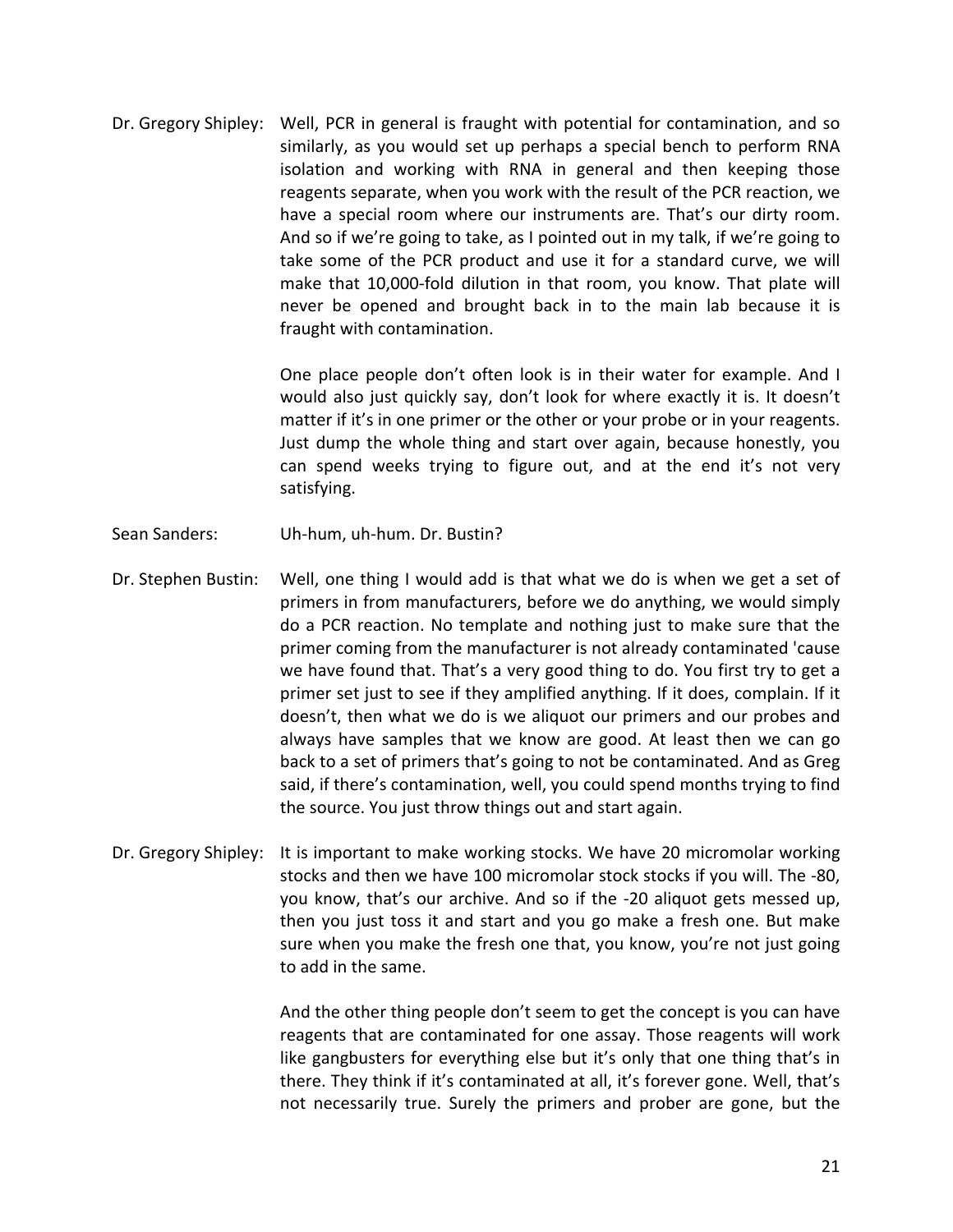reagent, it might be your master mix. If you have it contaminated for one assay, you can use it for all the other assays. If you can't discriminate A from B then we're out of business. So it doesn't matter that it's contaminated for one as long as you don't use it for that one.

- Dr. Stephen Bustin: It's probably also worth mentioning that it depends what the level of contamination is. If you have an assay that is detecting abundant target and your Cqs are at 15, 16, or 20, it doesn't really matter if you've got something come up at 35. Obviously, it does matter when you're looking at 30 and it's 35.
- Sean Sanders: Okay.
- Dr. Gregory Shipley: Yeah, yeah.
- Sean Sanders: Great. I've got a question asking about trying to decide between Taqman and SYBR Green technologies, you know. If you were trying to decide, where will you start? What are the criteria you should be considering? Dr. Shipley, you look keen to jump in.
- Dr. Gregory Shipley: Well, the thing is that amongst those of us who are the authors, you can probably almost ‐‐ I don't know down the middle but you can divide us into two camps. There are those who are violent SYBR Green defenders and those like myself who are on the probe side.
- Sean Sanders: Okay.
- Dr. Gregory Shipley: I think it depends on -- it depends somewhat on your target template like the one I showed that had no splice variants and had no relatives around. You know that SYBR is really easy if you're trying to ‐‐ I would find it very hard to get in and find a family member that had one or two really closely related sequences from related family members and try to parse that out without using a probe‐based assay. I would find that very difficult.

A lot of times just for example of the economics and people go, "Well, I'd buy SYBR one time. I'd have to buy it again." Well, you can make your own master mix, but that SYBR Green master mix costs more than the probe‐based master mix. And if you say, "Well, I have to buy the probe one time. Now I'm done with that. And now, I don't have to pay so much every time I run the assay." So the economics are not as simple as people think they are.

Sean Sanders: Right.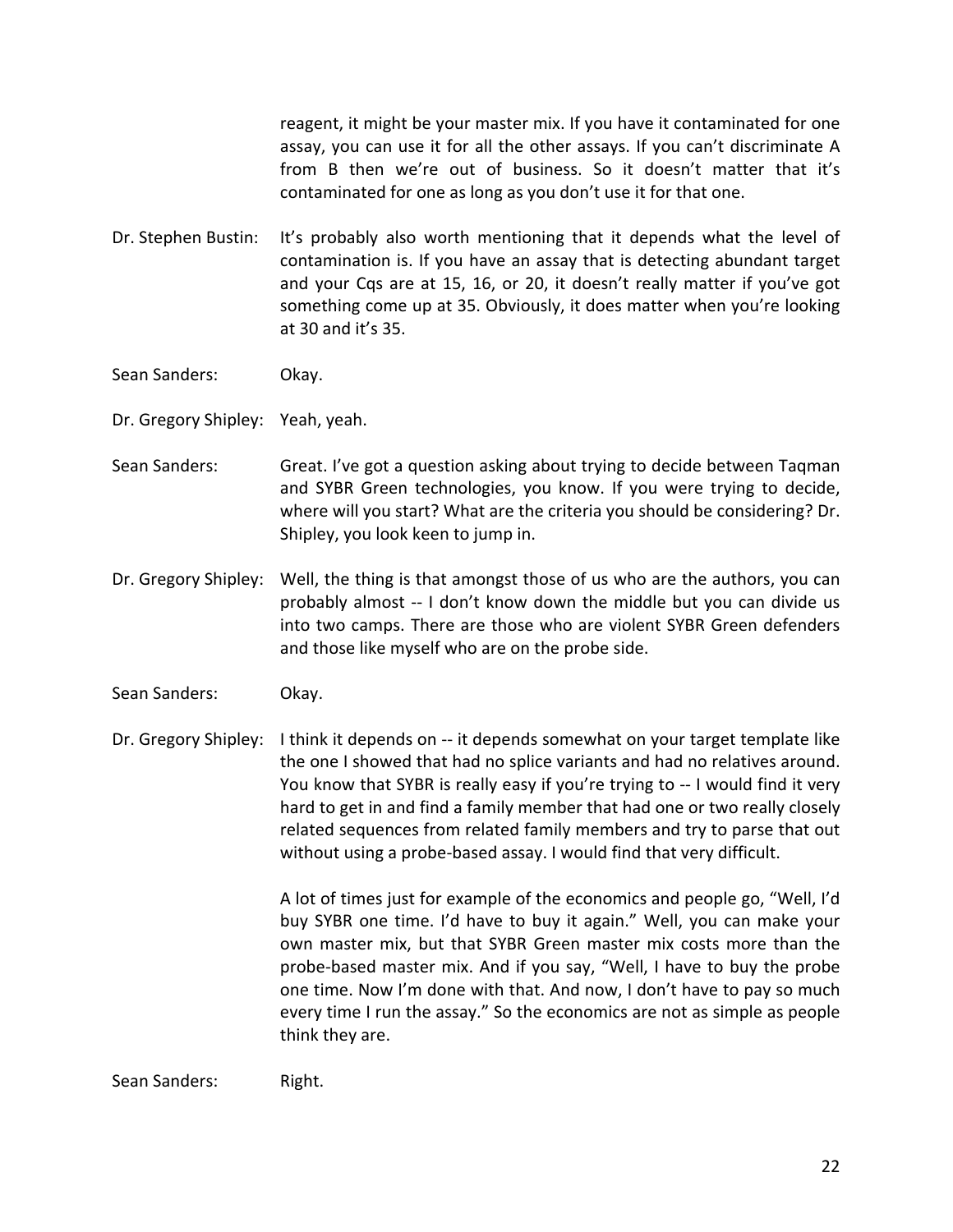- Dr. Stephen Bustin: Yeah. We use both assays and we would generally design an assay from scratch so we can have a possibility of having a probe. So we would use either say Biosearch online program or we use Beacon Designer, and so we design our assay and usually, we'd use SYBR Green. But if you have a very local pin of a target or if you have problems with primer dimers or as you say if there's other issues, then we would go to the probe, but in general, we tend to use SYBR Green.
- Dr. Gregory Shipley: Tee. Very split on the panel.
- Sean Sanders: Do you want to be the deciding word?
- Ms. Manju Sethi: No. I'd say it depends on the end application, exactly as they were saying. So there's every reason to believe that a lab will have use for both.

**[0:45:00]**

- Sean Sanders: Great. So coming back to the MIQE guidelines for a minute, how do the MIQE guidelines apply to commercially available primer probe sets and do you need to establish the efficiency of the set if you are doing relative quantification. So maybe we'll start with Dr. Sethi on this, talking about whether the MIQE guidelines apply to commercially available probe primer sets.
- Ms. Manju Sethi: Certainly, they do. I'll go back to the checklist and what was indicated on there that I covered in the talk. They have addressed two factors, the primers and the probes, and they have indicated that the publishing of those sequences is essential and desirable respectively. It is very, very highly encouraged that commercially available primers and probes have published sequences.

Sean Sanders: Uh‐hum.

Dr. Gregory Shipley: So I've ranted for years against all of the major players in this game that they don't publish the PCR efficiency in the lower limit of detection. I mean, you're buying this assay from them. They should be able to tell you that. But then, more recently and perhaps more clearly, if you consider the conundrum that the company is under, so let's take Applied Biosciences, just, sorry, as an example.

Ms. Manju Sethi: No.

Dr. Gregory Shipley: So they make a lot of -- they don't make a lot of instruments but they also have a lot of competing instruments, a new one I understand coming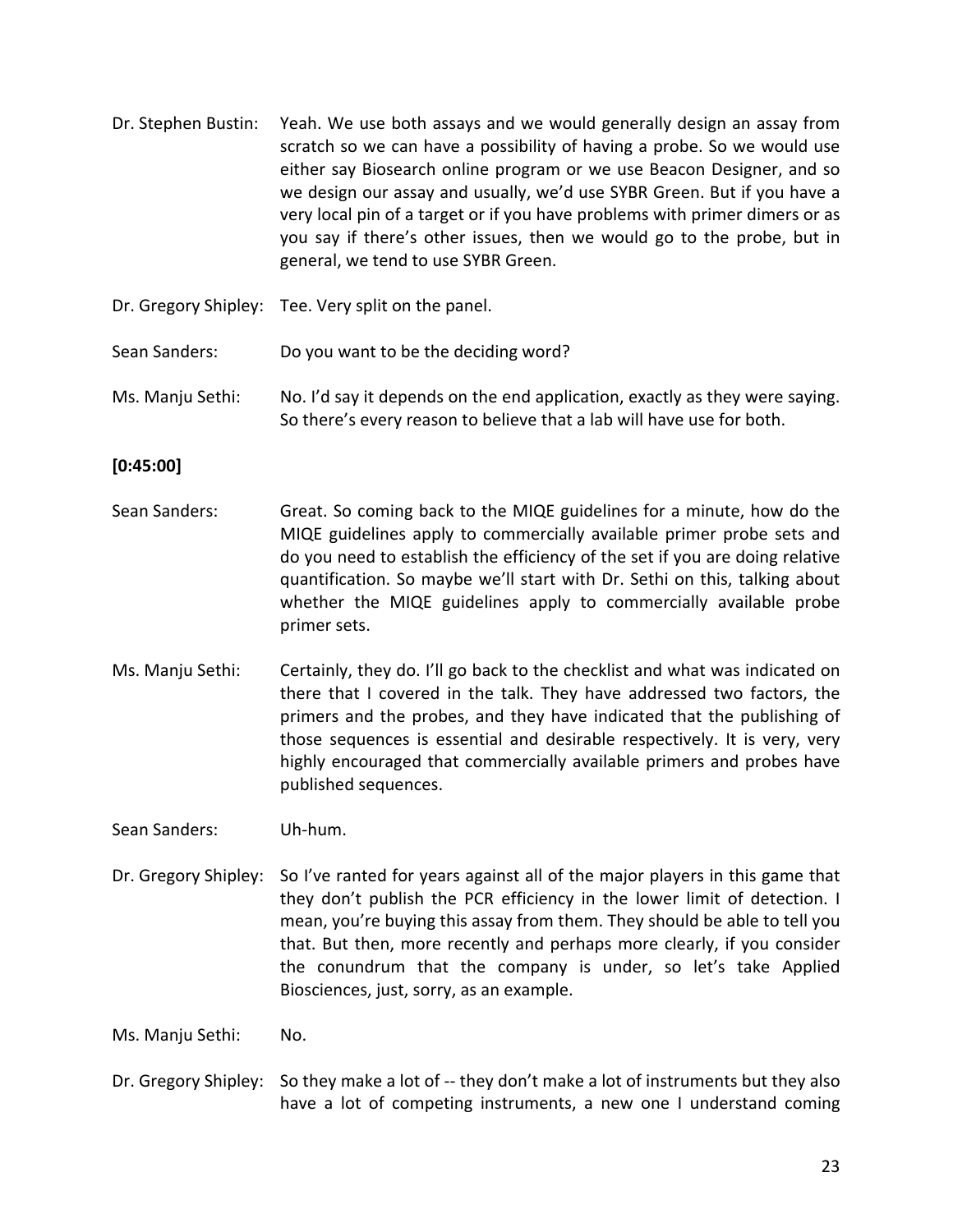soon. And there's multiple -- there's SYBR and probe-based master mixes, all these variables, and then there's the person setting up the assay. So there are a lot of variables into determining those factors, okay? And so what I've encouraged them to do is say take one instrument, one master mix with your assay, and publish this information. But of course, in the case of Applied, they have a bazillion assays, and to go back and get all of these for everyone would be cost prohibitive.

So then, the onus goes on to the investigator then to get this information using their whatever master mix they're using, using the person they're using which is a variable that people don't appreciate, the instrument that they have, and then publish that data, and then that will be the data for that assay.

- Sean Sanders: Uh-hum. So one of our viewers asks, is it appropriate for a researcher to simply say a method follows and meets all MIQE guidelines in their publications, or is there some kind of board overseeing this or some group of people that are looking at those?
- Dr. Stephen Bustin: Well, there is the board but I think the reviewer should have access to primary data.
- Sean Sanders: Okay.
- Dr. Gregory Shipley: That would be my feeling.
- Sean Sanders: And should ask for that?
- Dr. Stephen Bustin: And it should be submitted with the paper.
- Sean Sanders: Uh‐huh.
- Dr. Gregory Shipley: Yeah. It could be submitted to supplementals. I see that all the time when we review papers. Yeah.
- Dr. Stephen Bustin: We have just published an editorial in BMC Molecular Biology, and this is a slight condensation of the MIQE guidelines and we have as an online submission process and includes a table that people can fill in with relevant information for their review.
- Sean Sanders: To make it nice and easy.
- Dr. Stephen Bustin: Yeah.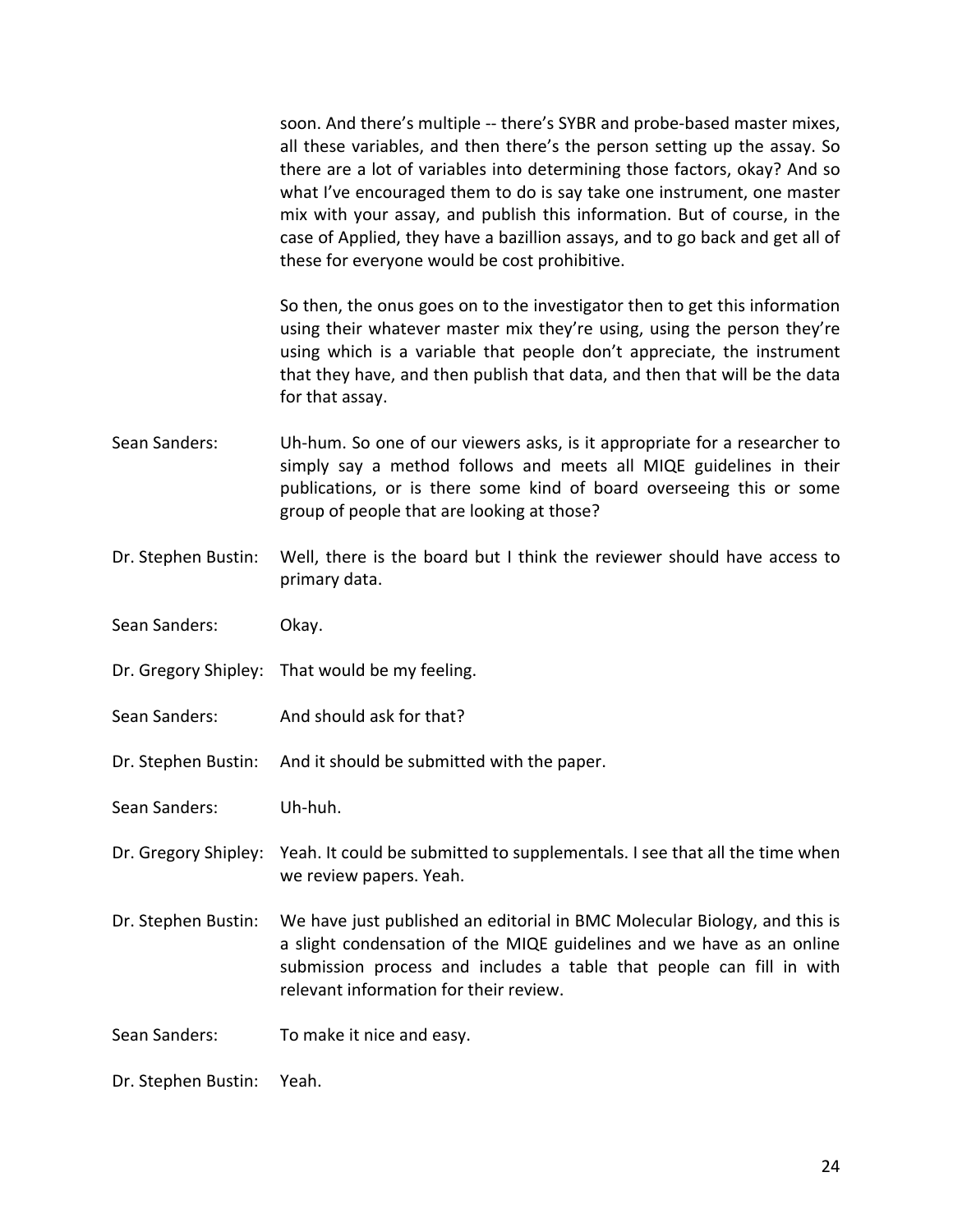Dr. Gregory Shipley: Or maybe make an analogy and say, "Didn't they tell the buyers of those junk bonds that they were all okay? We follow all the guidelines. It's okay and…"

[Crosstalk]

- Sean Sanders: Right, exactly. Trust us. Yeah.
- Dr. Gregory Shipley: So science isn't about -- the word "assume" should be erased from your vocabulary, number one. I mean, we all say it but you really can't assume anything. You don't know till you know is Greg's rule number one in research. And secondly, you need to know that for yourself. You want to know that and so you should be able to show that. If you did it, you should be able to show it at the time of submission.
- Sean Sanders: Uh-hum. So this maybe segues nicely into our next question which is what do you see are the greatest hurdles right now for broad acceptance of the MIQE guidelines or at least broader acceptance amongst researchers? Dr. Bustin?
- Dr. Stephen Bustin: As scientists, we live by publication. So if we can get something published then that is the aim of a lot of people. That's widening their work. It turns out that a lot of editors, journal editors, are shying away from accepting the responsibility of needing. What they're saying is that there's no groundswell for using MIQE so we will not suggest that people use these guidelines. I think that it's going to be essential that journal editors realize that the papers that are being produced in their journals are possibly not producing data or not producing results, and reporting was also appropriate and this could affect the quality of their journal. So it's in their own interest to make sure something simple as a set of guidelines that will ensure at least this technology or this technique is done appropriately and people follow these guidelines. And I think once journal editors get that lead then people will follow. I think it's a kind of a chicken and egg situation.
- Sean Sanders: Right.
- Dr. Stephen Bustin: For BMC, I think the editors and the journals are beginning to understand and have taken the responsibility, have taken the first step. And I think really, journals such as Science, such as Nature and Cell really need to do it as well, and I think it's scandalous that they don't.

Sean Sanders: Uh‐hum.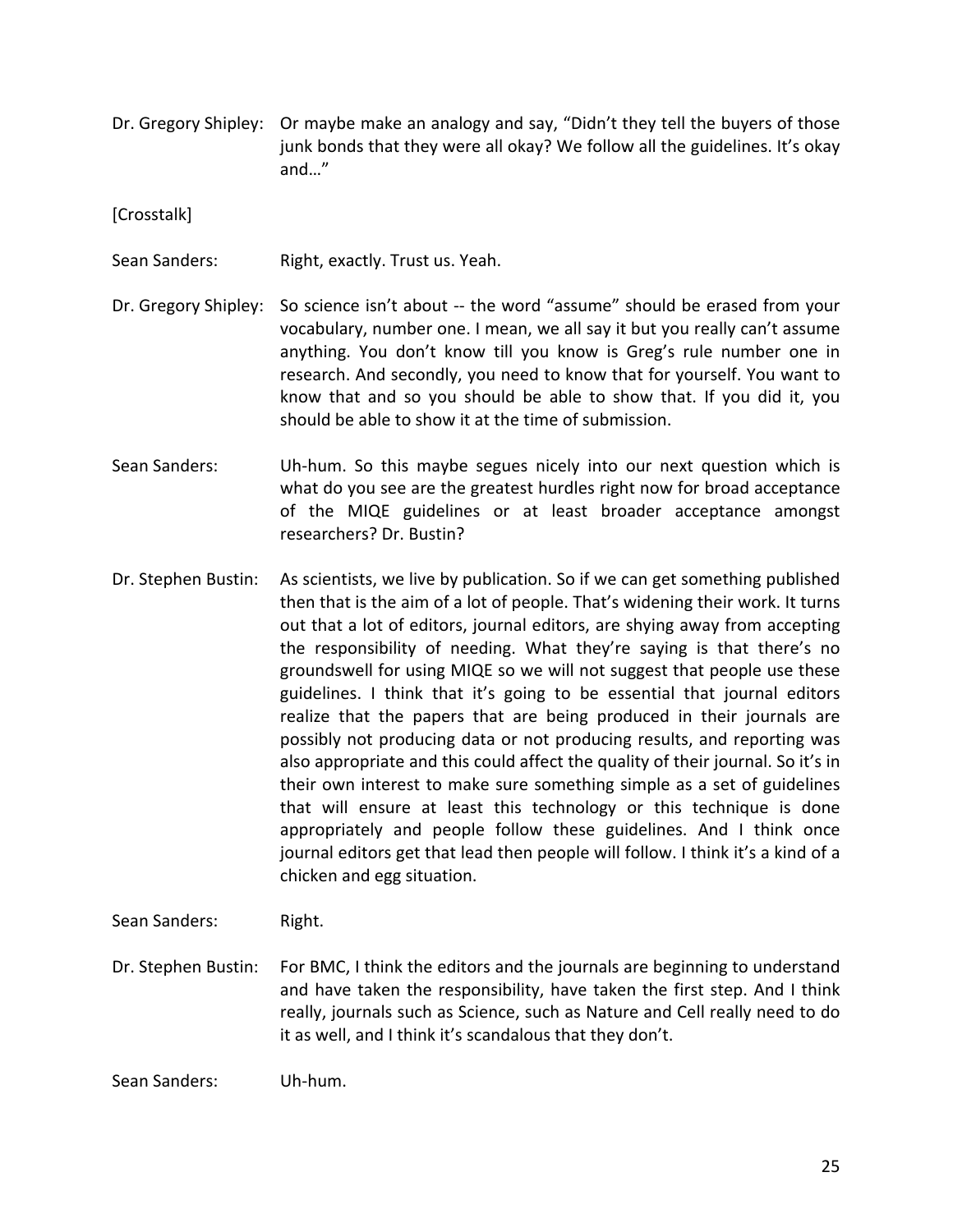Dr. Gregory Shipley: Yes. And I would mention Clinical Chemistry is another one who has just recently adopted a form of the MIQE guidelines and they are also going to require them, as well as for microarray and some others.

# **[0:50:04]**

So first of all, this is not the only technology. We're not setting ourselves up here as gods and saying, "You must do this." We're trying to present from our experience, and there's lots of us as authors on this paper, okay, from our experience the easiest and best way to perform this technique, and if you follow those guidelines, you will have a good result and a credible result, and isn't that what we're really all after in the meantime?

- Sean Sanders: Right.
- Dr. Stephen Bustin: NAR as well.
- Dr. Gregory Shipley: Yes, NAR is also…
- Dr. Stephen Bustin: Encouraging.
- Dr. Gregory Shipley: Yeah.
- Sean Sanders: So that three journals right now?
- Dr. Stephen Bustin: Well, BMC I think is a multiple.
- Sean Sanders: A multiple journal.
- Dr. Stephen Bustin: Yeah.
- Sean Sanders: Okay, good. That's great.

So actually a follow‐up question on that is do you think there's any ways through the reviewers that some changes can be made for instance if reviewers on papers, even if the editors don't demand it, the reviewers are asking for these guidelines to be used? Do you think that's fair?

Dr. Gregory Shipley: Well, I mean I see papers from multiple journals. Presumably they want me to go in and look at the real‐time part because it's an essential part of the dataset that's being presented. And so I go in and look at the technical underbelly as you will first, and mostly, that's where the comments come from. And I can tell you, I've passed these many papers through without being scathed a little bit. There are some excellent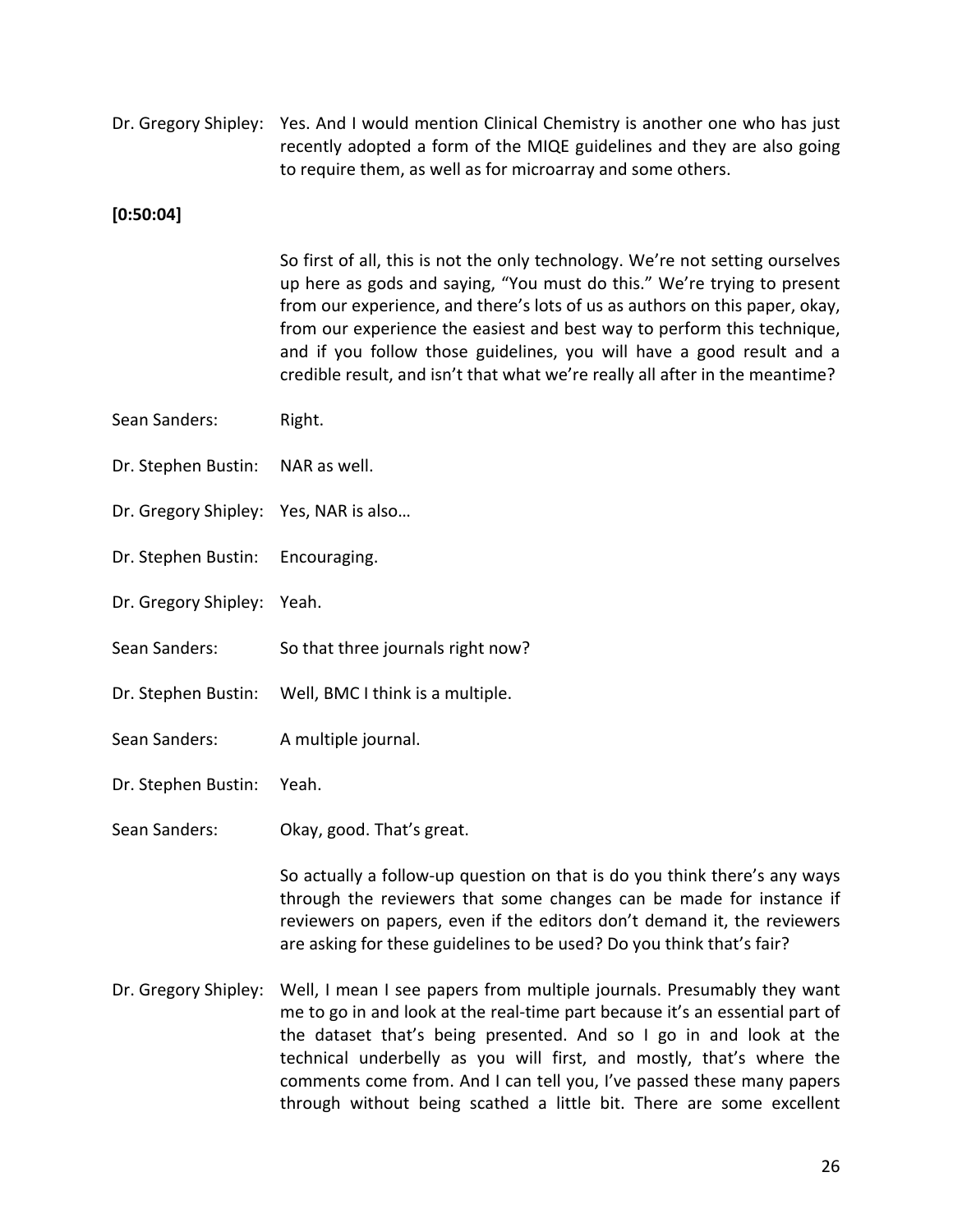papers out there. They just need one or two more things to round it out and I honestly just wait for them to do that. I'm not ‐‐ yeah.

- Sean Sanders: Uh‐hum, uh‐hum.
- Ms. Manju Sethi: Do the papers actually -- if I could ask a question. Do the papers actually indicate that they have been reviewed and are MIQE compliant if you will?
- Dr. Gregory Shipley: They do mention that several times except they don't quite follow 100% through, and embarrassingly, some of those have authors on the papers that are in fact authors on the MIQE guidelines themselves. And so, you know, it's something -- once you get used to doing this correctly, it becomes second nature.
- Sean Sanders: Right.
- Dr. Gregory Shipley: We've been doing this in the core lab for 14 years now, this sort of thing, you know, but even we're not perfect, you know. We're also having to modify our methods a little bit so don't you think I'm sitting up here like we've always been doing this the best.
- Sean Sanders: So this viewer says, "I've seen some companies advertising diagnostic kits that use qPCR. Are they adhering to these guidelines?" And I know Dr. Bustin did touch on this but maybe Ms. Sethi, you can address this. Is this something you've seen at other companies?
- Ms. Manju Sethi: Well, I think we're on a journey right now and part of it is education. You had asked the question about hurdles, and in my opinion, there might be some lack of knowledge out there, people not aware of the MIQE guidelines. So I think the task for all of us in our own way, certainly a company like ThermoFisher Scientific, that's why we're doing this, is educating people who are working with qPCR, whether it be, you know, research and publication view or in molecular diagnostics that there are these guidelines, there are these tools available to them to conduct qPCR with transparency and confidence in results. So from our standpoint, it's education, making sure that people know and complying with it for our own instruments and assays.
- Sean Sanders: Uh‐hum. Now, what about data analysis? Does the MIQE guidelines touch on that at all?
- Dr. Stephen Bustin: There's a lot of information on data analysis. As I said, data analysis is kind of a gatekeeper because inappropriate data analysis makes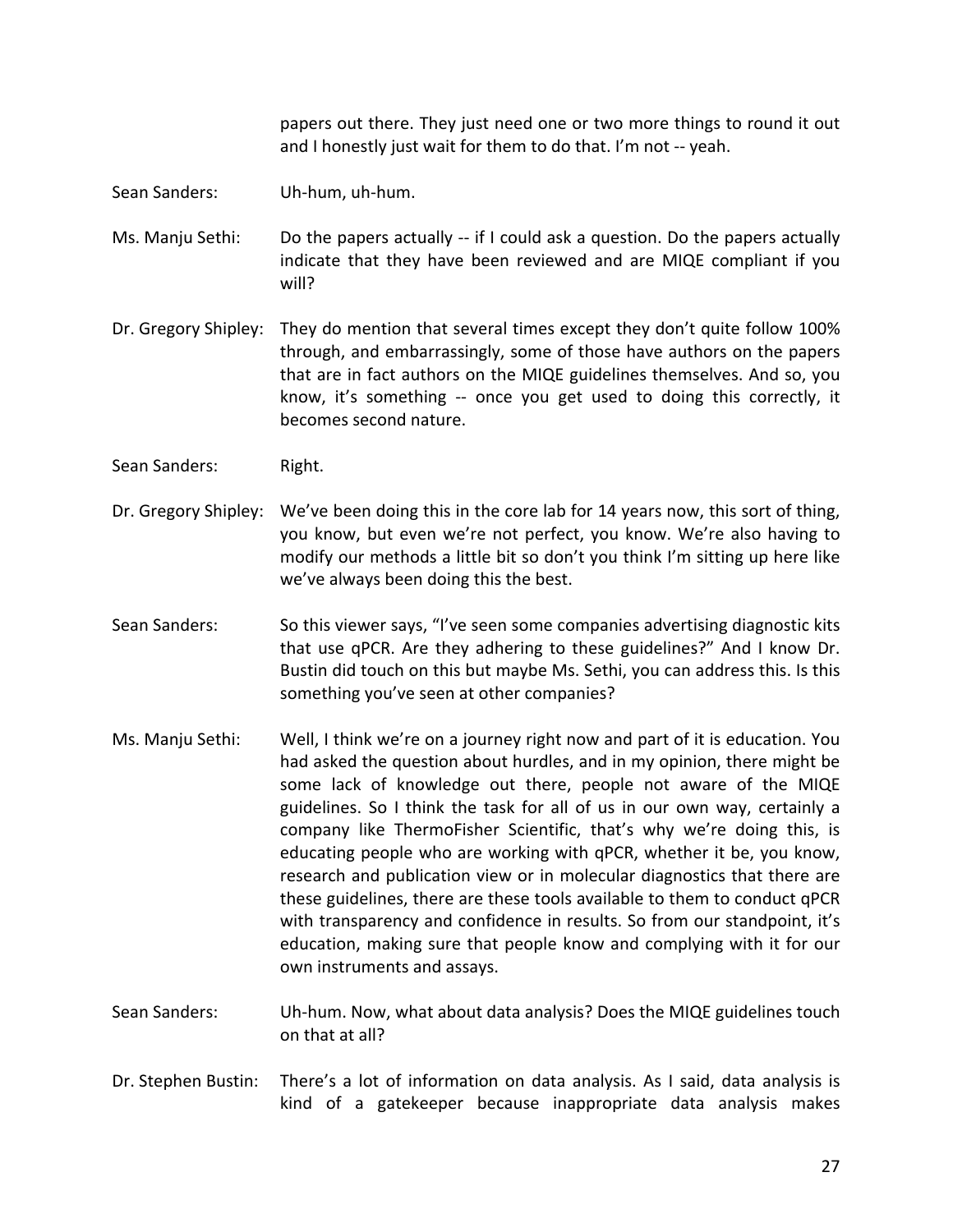everything else new redundant. And so there are a number of software programs available. I've tackled this. We use a couple. I mentioned qbasePLUS. The advantage these programs have is that they streamline the process of taking a raw result and filtering it through a series of user‐ definable parameters. So for example, you can define your error. You can define what would you accept, what variation between replicas do you accept, how many reference do you use, and so on. You can take these error calculations through the whole procedure and end up with a set of results that make sense, and you can trace and anyone can trace how you arrive at the result. So GenEx was known as another program that does that.

And so I think use of these programs helps and so MIQE encourages that. Bio‐Rad for example, with each instrument they sell, they provide a copy of qbasePLUS. So that's a huge selling point for them I think because it means that people have access to a good instrument and the actual analysis of the data. So I think that I certainly encourage that.

Dr. Gregory Shipley: Applied has a free access program called DataAssist which I am soon going to learn how to use, but they have a more sophisticated program called StatMiner, which of course you have to purchase. And if you didn't buy a Bio‐Rad instrument, you have to have a qbasePLUS, but it is an excellent program, and luckily, I have access to that as well, as well as GenEx from MultiD.

**[0:55:12]**

So there are some very good programs out there I think. I would encourage more companies to get into this idea that just because you have these raw Cq values, you know, what do I do with it now is what's everybody's question. And to really satisfy the guidelines, you need some help. The Excel spreadsheet, unless you're really savvy, it is not going to cut it.

Sean Sanders: Uh‐hum.

- Dr. Stephen Bustin: One last thing about GenEx is you can play around with the data and it gives you beautiful graphs and things. So it actually visualizes your data and you can see whether things are right or wrong. So people should try and use these programs.
- Sean Sanders: Are there any other resources that you know of that you could point people to online? I know we were talking offline about other company websites that provide good information.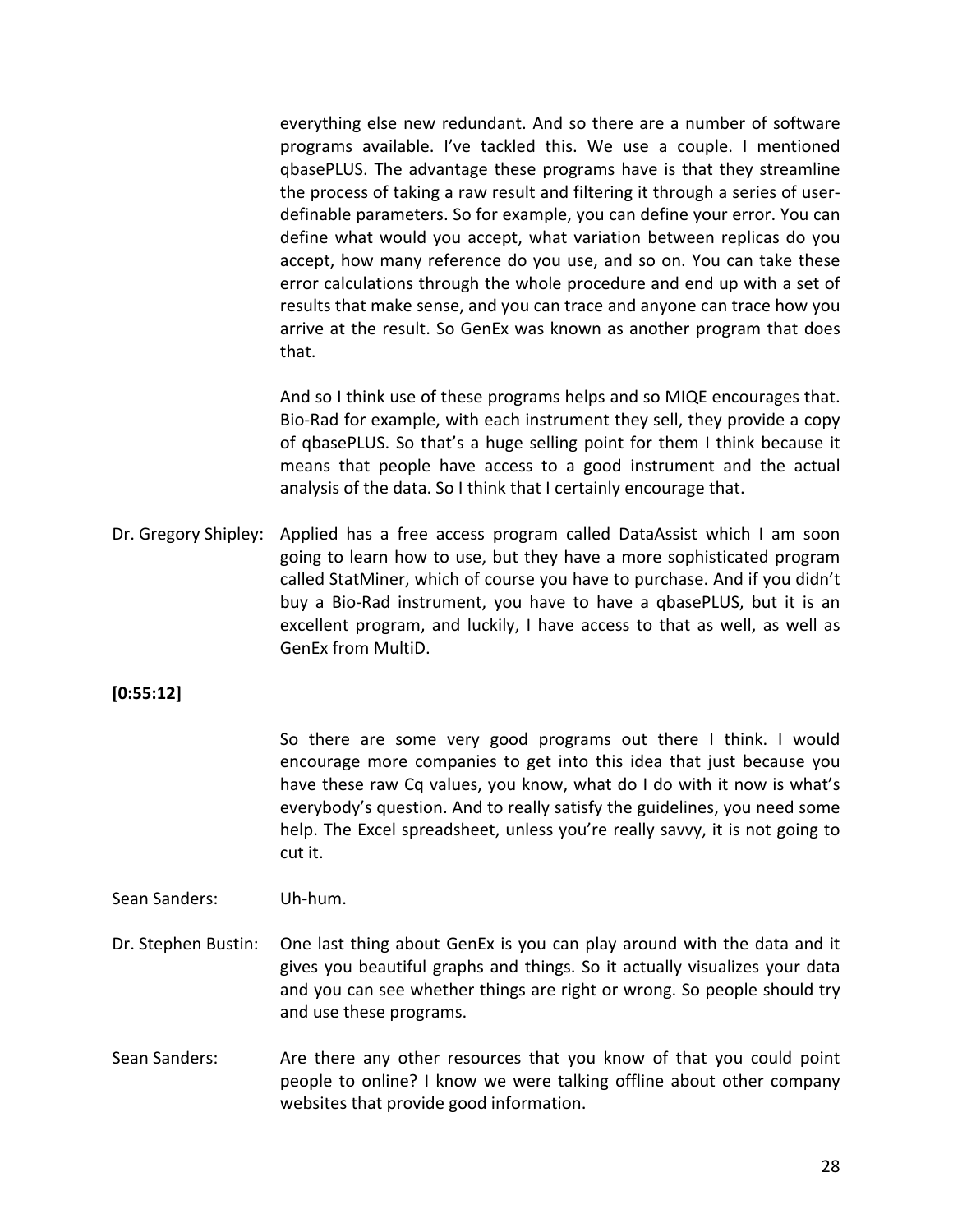Dr. Stephen Bustin: Well, Bio has such a very nice primer design program as does Primer‐ BLAST is quite a good program as well.

Dr. Gregory Shipley: Yes, yes, and IDT now has one as well.

Dr. Stephen Bustin: And one I like to use for me is Plexor Design System because they use multiplexing so you can design mass multiplexes. You don't have to use the Plexor System but it gives you a nice set of primers that may well work together.

Sean Sanders: Okay.

Dr. Stephen Bustin: So that's nice, another nice website to use.

Dr. Gregory Shipley: Uh‐huh, yeah, yeah.

- Sean Sanders: Great. Well, we're coming to the end of our hour so I'm going to give you one last question, and that's just looking towards the future, what is your hope for the MIQE guidelines and maybe qPCR in general into the future? Where do you see things going and, you know, how hopeful are you that these guidelines are going to be accepted broadly? So, why don't we start with Dr. Bustin and we'll work our way down?
- Dr. Stephen Bustin: Well, I think qPCR is going down the fast and faster, high and higher throughput using less and less material path. So that poses huge challenges for the future I think, huge excitement or huge challenges, and MIQE doesn't really address any of these issues. So I think we need to consider what's happening there. But I consider that in 5 years' time we will still be using real-time PCR because it is, compared to nextgeneration sequencing for example, far easier and far less bioinformatics intensive.
- Sean Sanders: Uh-hum, sure. Dr. Shipley?
- Dr. Gregory Shipley: Yeah. I think most of my customers are interested in knowing about a subset of genes because they've either run on microarray or perhaps they are coming from a next‐gen experience, but now, they want to get under the hood. And, you know, validation is the name of the game, whether you're doing a screening with microRNAs, you're using some of these new array plates that are available, which is a whole another ball of wax we haven't even uncovered here in terms of issues as to how to use those. All these products are coming on the market, and as Stephen said, I mean, Roche has their 1536 out now. I'm sure that the volumes are just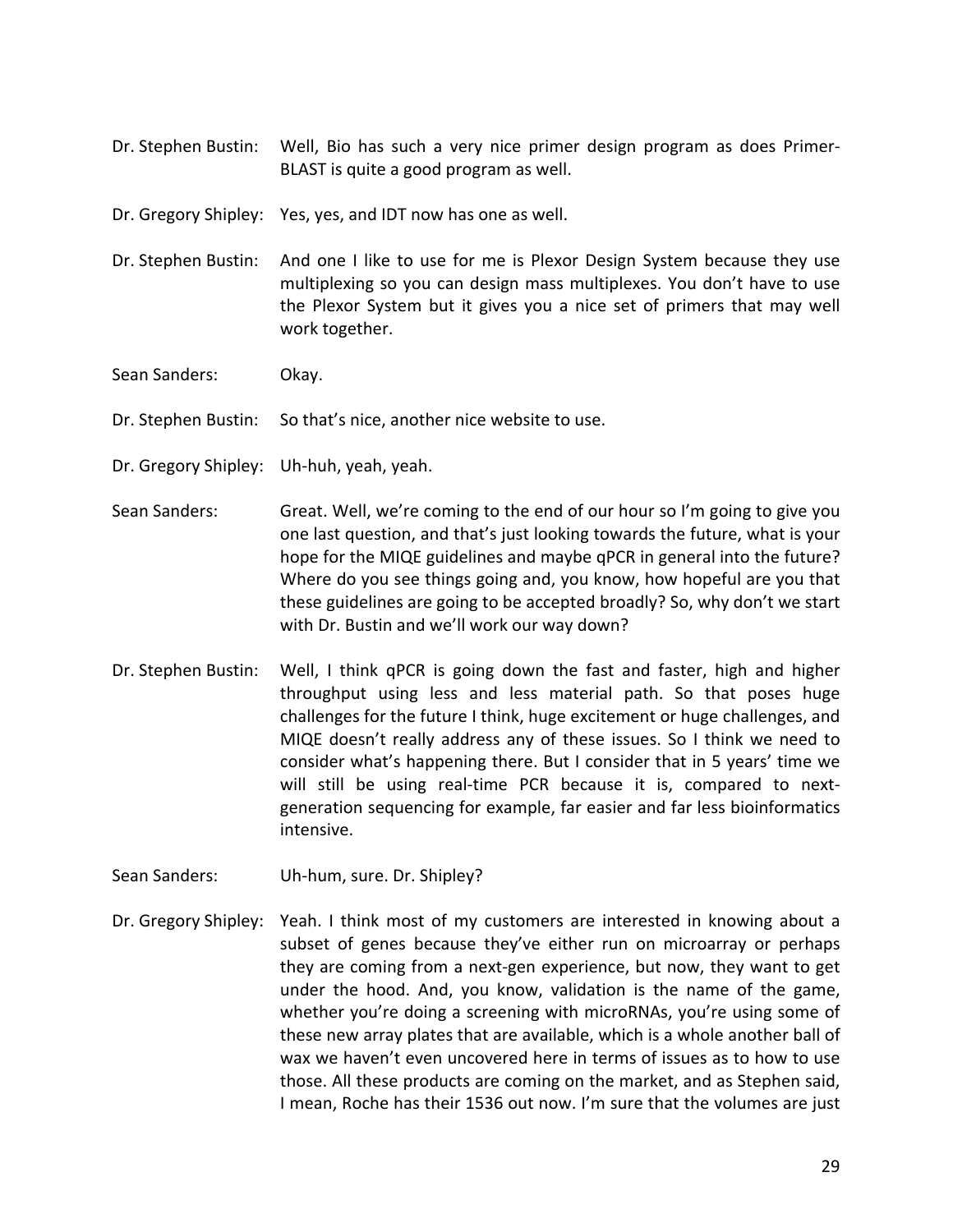going to get smaller and smaller and the throughput is going to get higher and higher. And just like with next‐gen sequencing, you know, we're all going to run into this bioinformatic roadblock of "Oh, my goodness. It's great I have all these data, but now how do I deal with it?" So if you can deal with a 96‐well plate and you're comfortable with that, then expanding won't be so bad. But oh, my goodness, this is going to be interesting.

- Sean Sanders: Ms. Sethi?
- Ms. Manju Sethi: From a company standpoint, we are keeping our ear to the ground. We know qPCR is a powerful tool and we're making sure that we try to stay ahead with leading technologies. Dr. Bustin mentioned small volumes. Things like that are very important to us so we're just trying to stay ahead of the game.
- Sean Sanders: Great. Well, we're unfortunately almost out of time for this webinar so I'd like to thank our panelists for being with us today and for generously sharing their knowledge and expertise: Dr. Stephen Bustin from Barts and the London School of Medicine and Dentistry, Dr. Greg Shipley from the University of Texas Health Science Center, and Ms. Manju Sethi from Thermo Scientific. Also, just a quick thanks for being with us again.

And please hold on, all of our viewers. Stay tuned for just a couple of more minutes as we're going to have a very short presentation that will point you to some exciting resources that are related to today's webinar and might expand on some of the things you've already seen. So Ms. Sethi, the floor is yours.

Ms. Manju Sethi: Thank you, Sean.

### **Slide 69**

In keeping with today's educational theme if you will for qPCR and science in general, I just wanted to introduce you to the Journal of Visualized Experiments. It's called JoVE. And in my own paraphrasing, it's like a scientific YouTube. It's a wealth of information. You can see it. It's just how today's generation does it. They don't want to read it necessarily. They want to see it. It is peer‐reviewed and it is a PubMed‐ indexed journal and in video format.

**Slide 70**